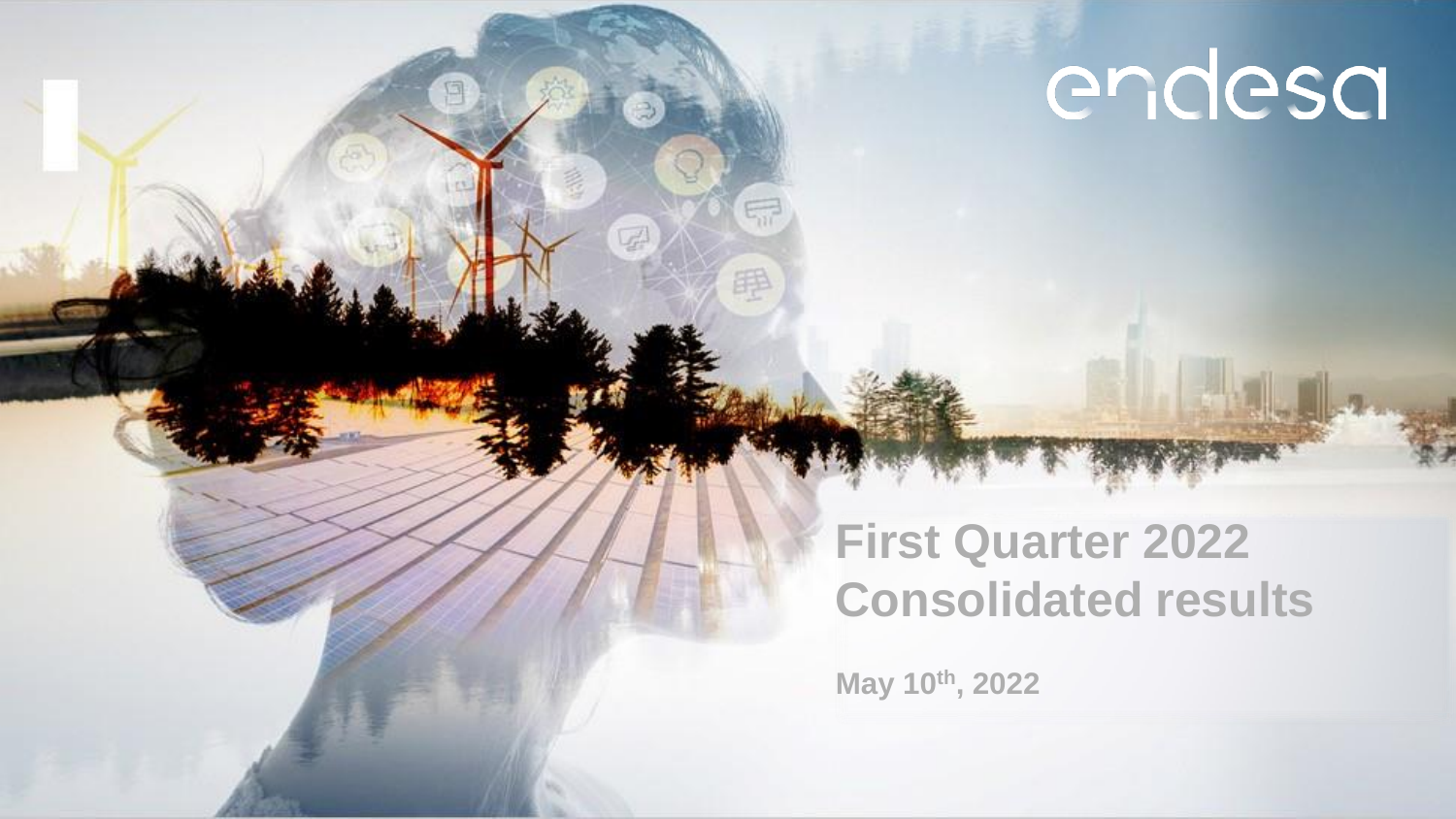## **1Q 2022** *Consolidated results*

### **José Bogas** *CEO*

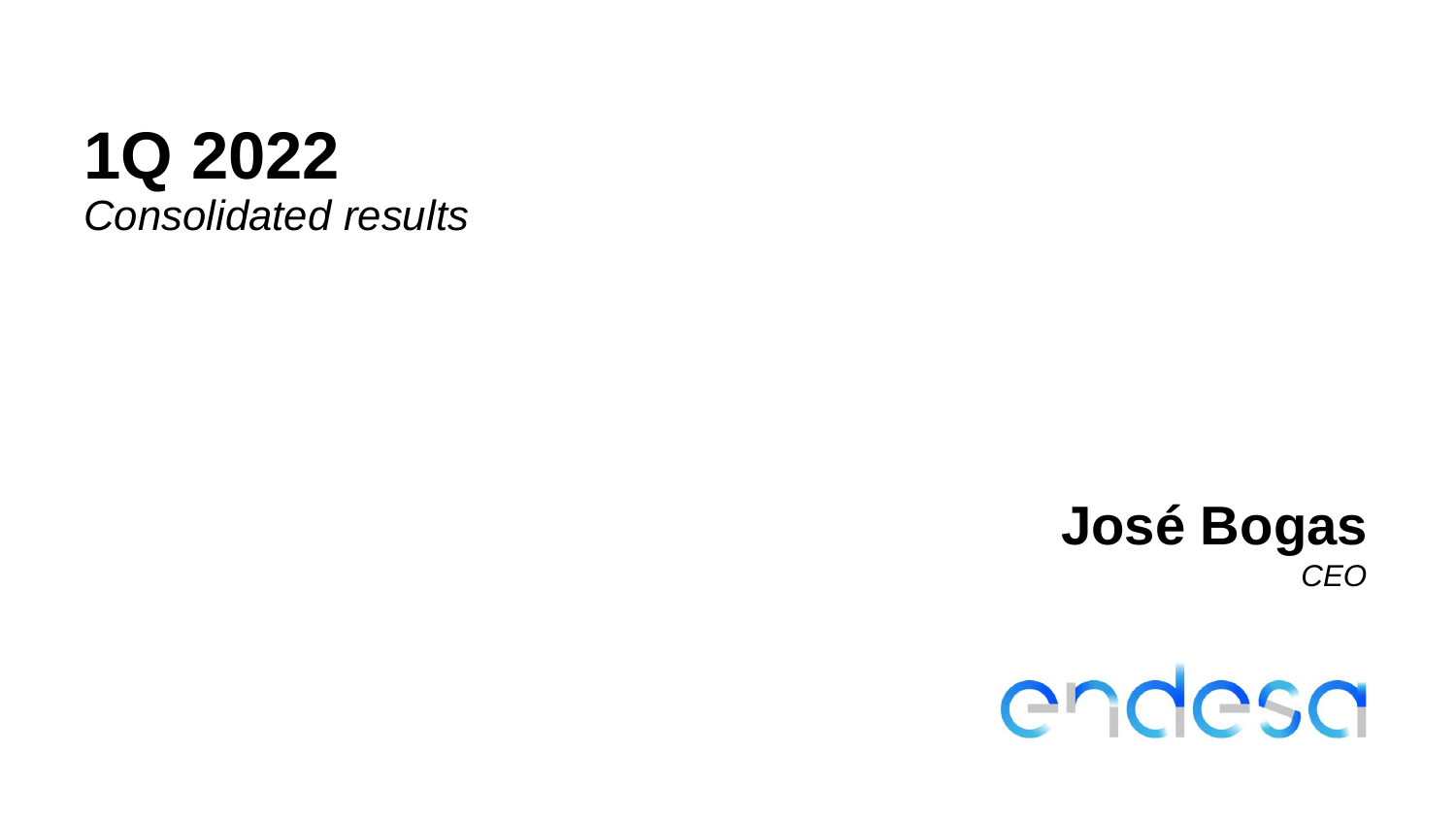#### **Key highlights of the period**



**Further deterioration in macro scenario and energy context** **EBITDA -10% and Net Ordinary Income -31%**

**~+50% capex acceleration allocated to core businesses**

**AGM approved 2021 total dividend 1.437 €/share**

**7% Div. Yield**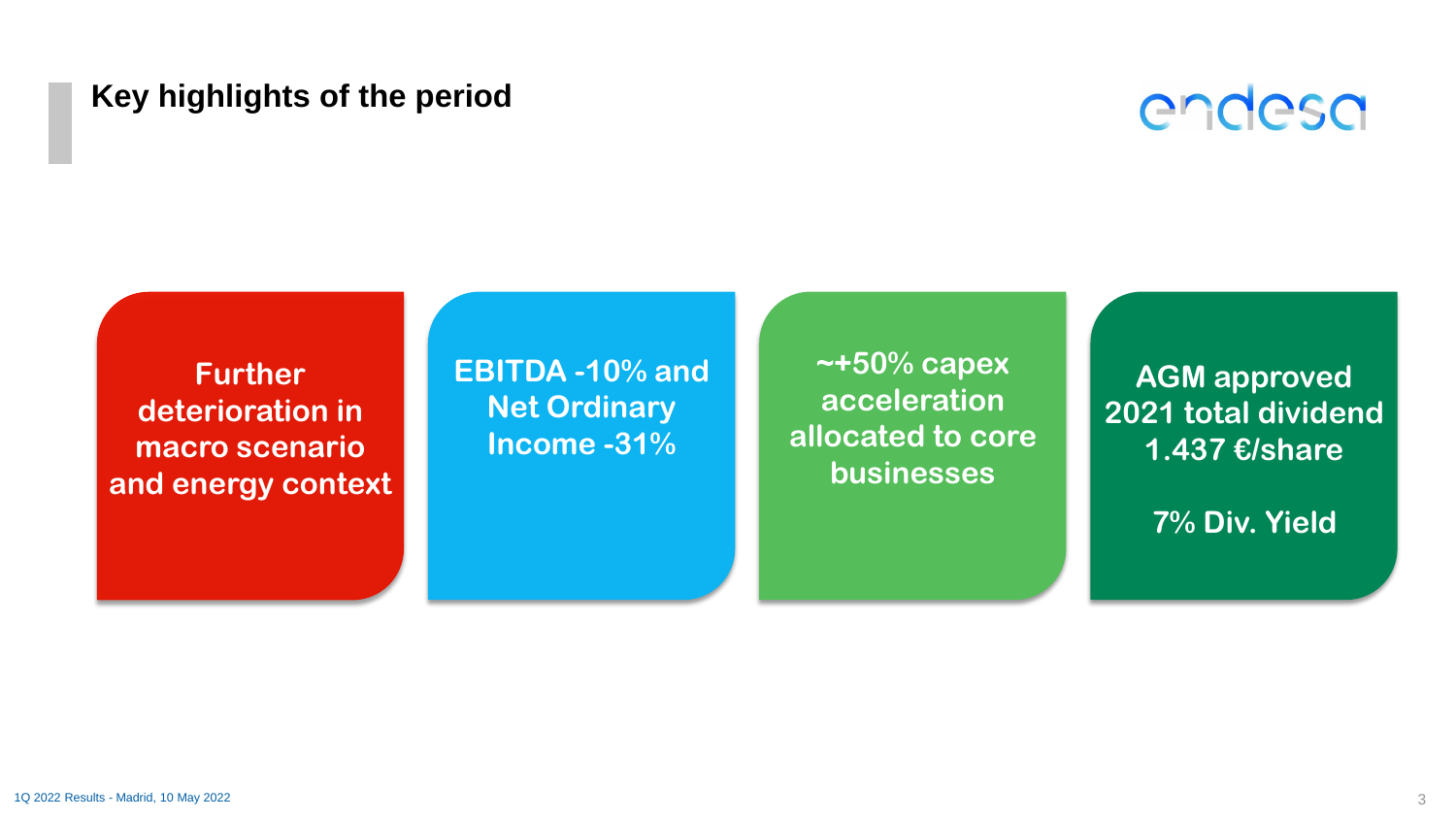#### **Market context**

Record high power prices driven by gas extreme volatility



(1) Not adjusted demand in mainland. Source: REE (2) Source: Endesa's own estimates in mainland. Variation versus 2021 endesa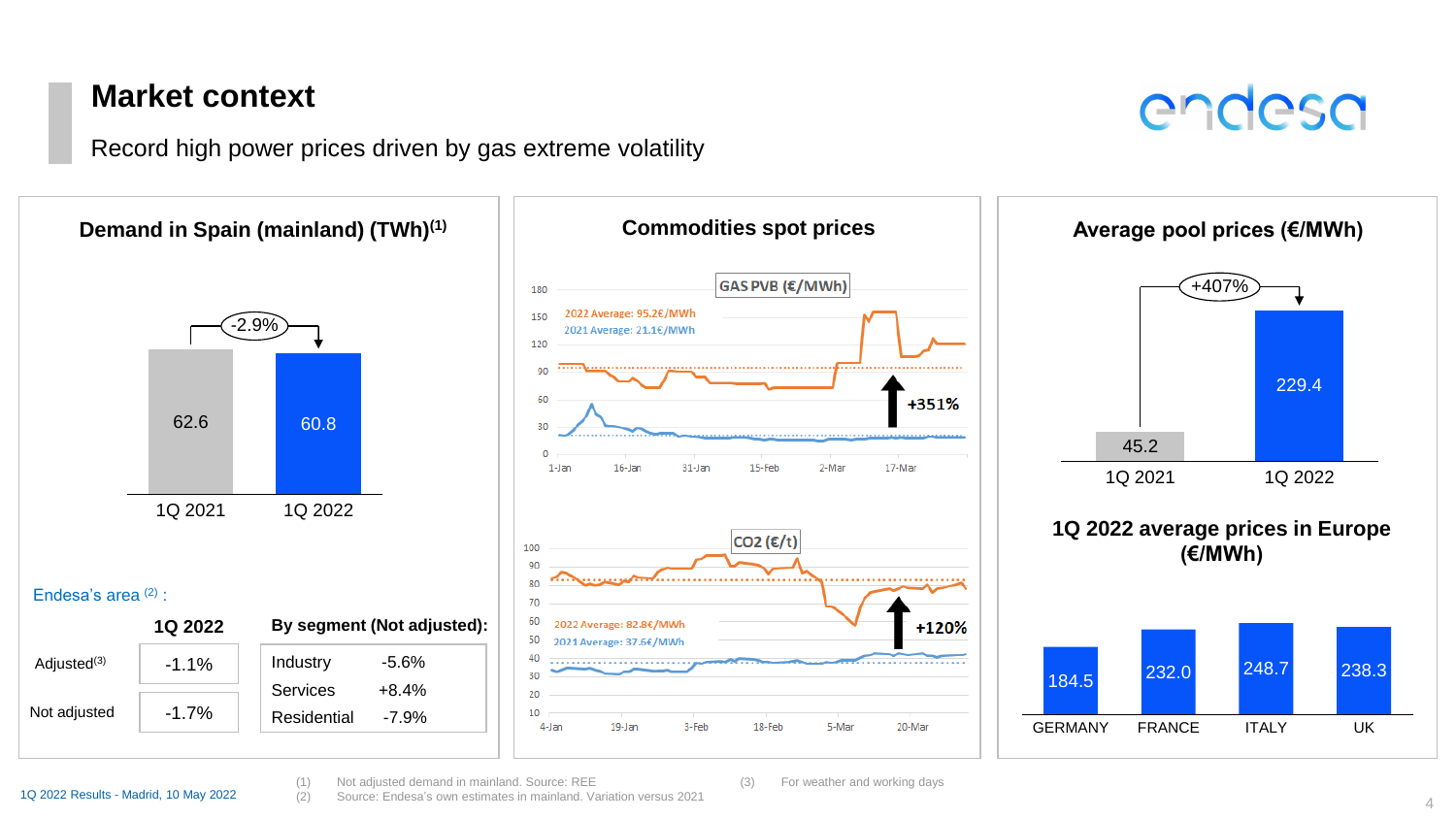### **Regulatory developments**



| <b>REPowerEU</b>  | • Provides guidance of temporary measures to mitigate the energy crisis impact                                                                                                                                                                                                                           |
|-------------------|----------------------------------------------------------------------------------------------------------------------------------------------------------------------------------------------------------------------------------------------------------------------------------------------------------|
| <b>RDL 6/2022</b> | Extension of fiscal measures to 30/06/22<br>• Modification of RECORE framework<br>■ Further reduction of system charges<br>■ Extension of gas levy till 30/06/22. New scheme<br>Extension of social bonus discounts and new financing mechanism<br>• Measures to promote Renewables and Self-Consumption |

| <b>Gas cap proposal</b> | Average 50 $\epsilon$ /MWh gas cap for electricity generation applicable during 12 months |
|-------------------------|-------------------------------------------------------------------------------------------|
|                         | Final draft initiatives submitted to E.C.                                                 |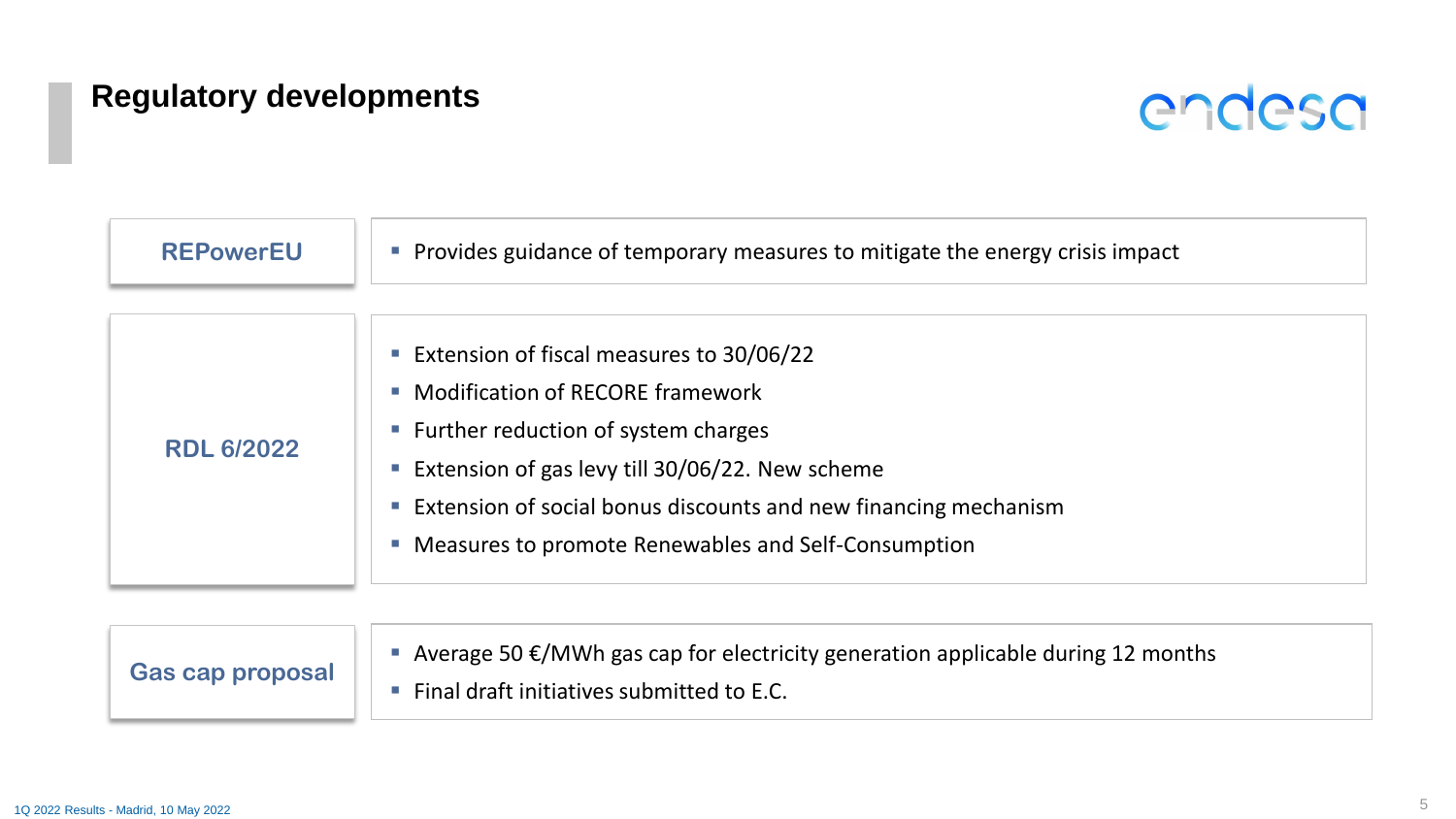#### **Lower production in Renewable Generation**



**Installed capacity(1) (GW)**





(1) Mainland net capacity. Does not include 77 MW in 1Q 2022 and 62 MW in 1Q 2021 renewables in non mainland. Rounded figures

(2) Mainland generation. Energy at power plant busbars. Does not include 32 GWh in 1Q 2022 and 247 GWh in 1Q 2021 renewables in non mainland. Rounded figures

 $\overline{1Q}$  2022 Results - Madrid, 10 May 2022  $\overline{(3)}$  Includes large hydro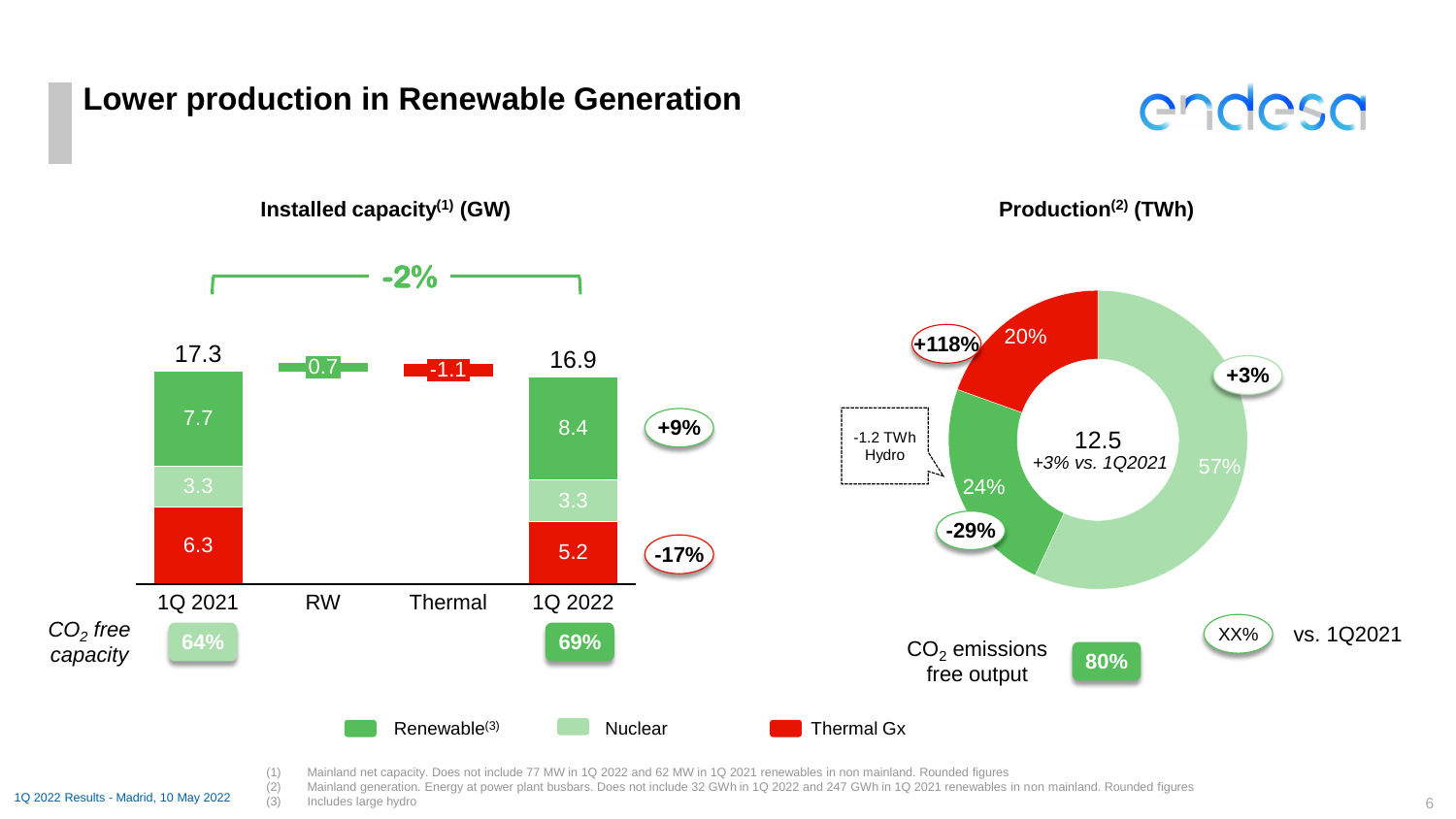### **More than 80 GW pipeline supporting renewable acceleration**

# endesa



**Renewables pipeline(1) (GW)**



(1) As of 31st March 2022. Rounded figures (2) Only considers projects with commissioning date 2022-24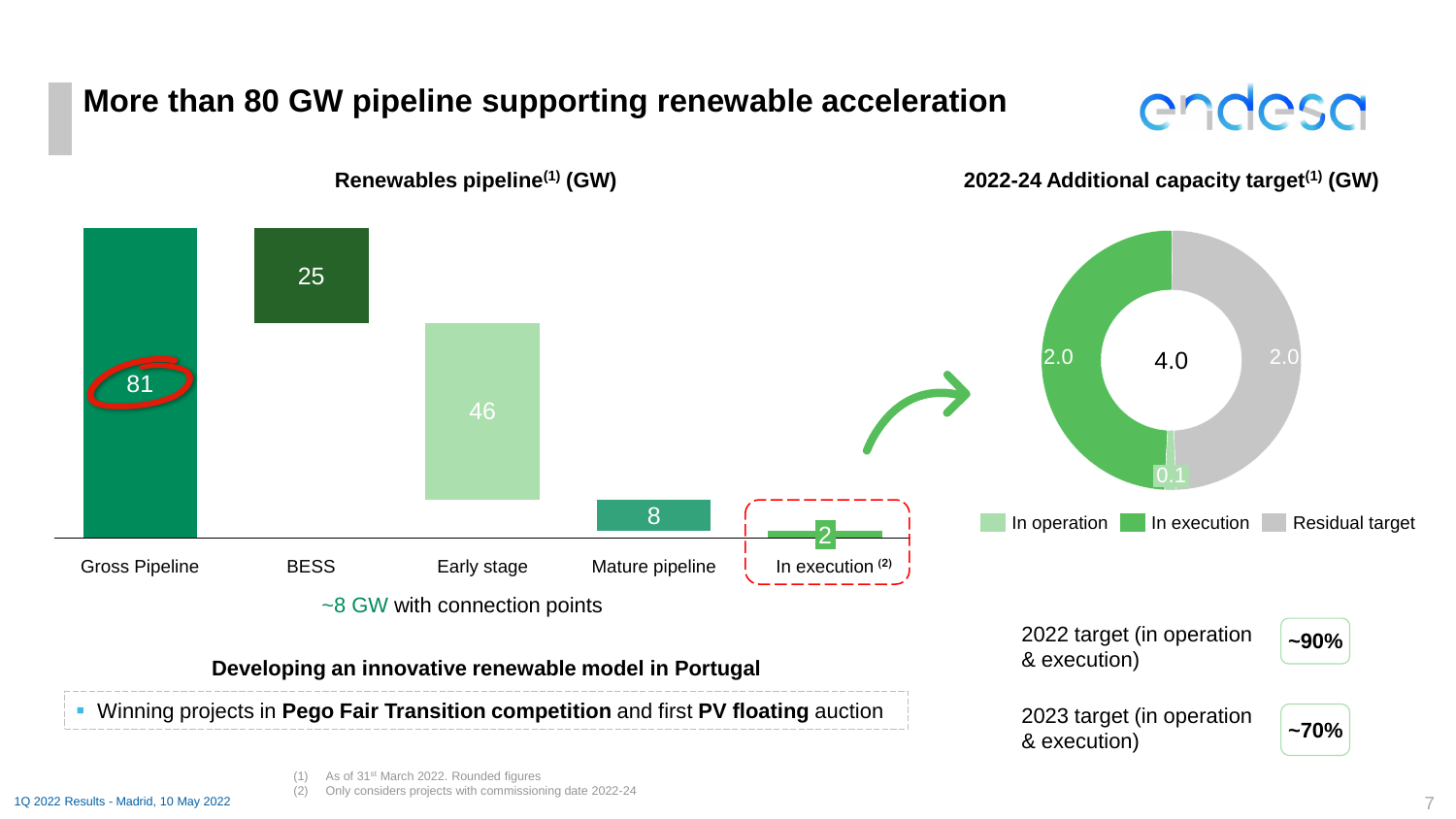#### **Outstanding increase in liberalized customers (~800k)**

## endesa

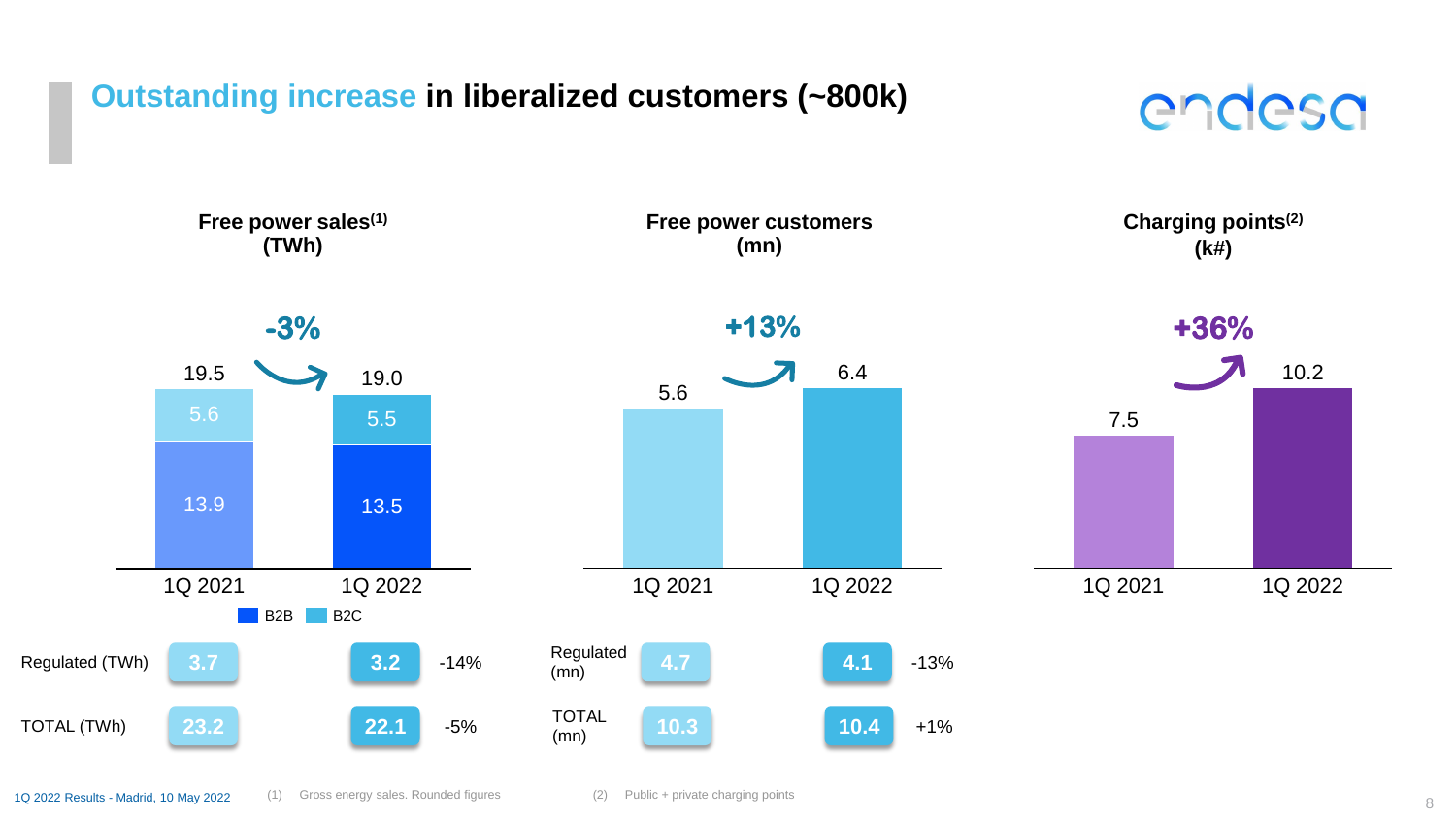#### **Stable integrated electricity margin despite conjunctural market context**





(1) Liberalized sales exclude international sales and SCVP, not considered in the integrated margin.

(2) See details on slide 28

(3) Production cost + energy purchase cost + ancillary services

(4) Price driven output 1Q 2022 Results - Madrid,

10 May 2022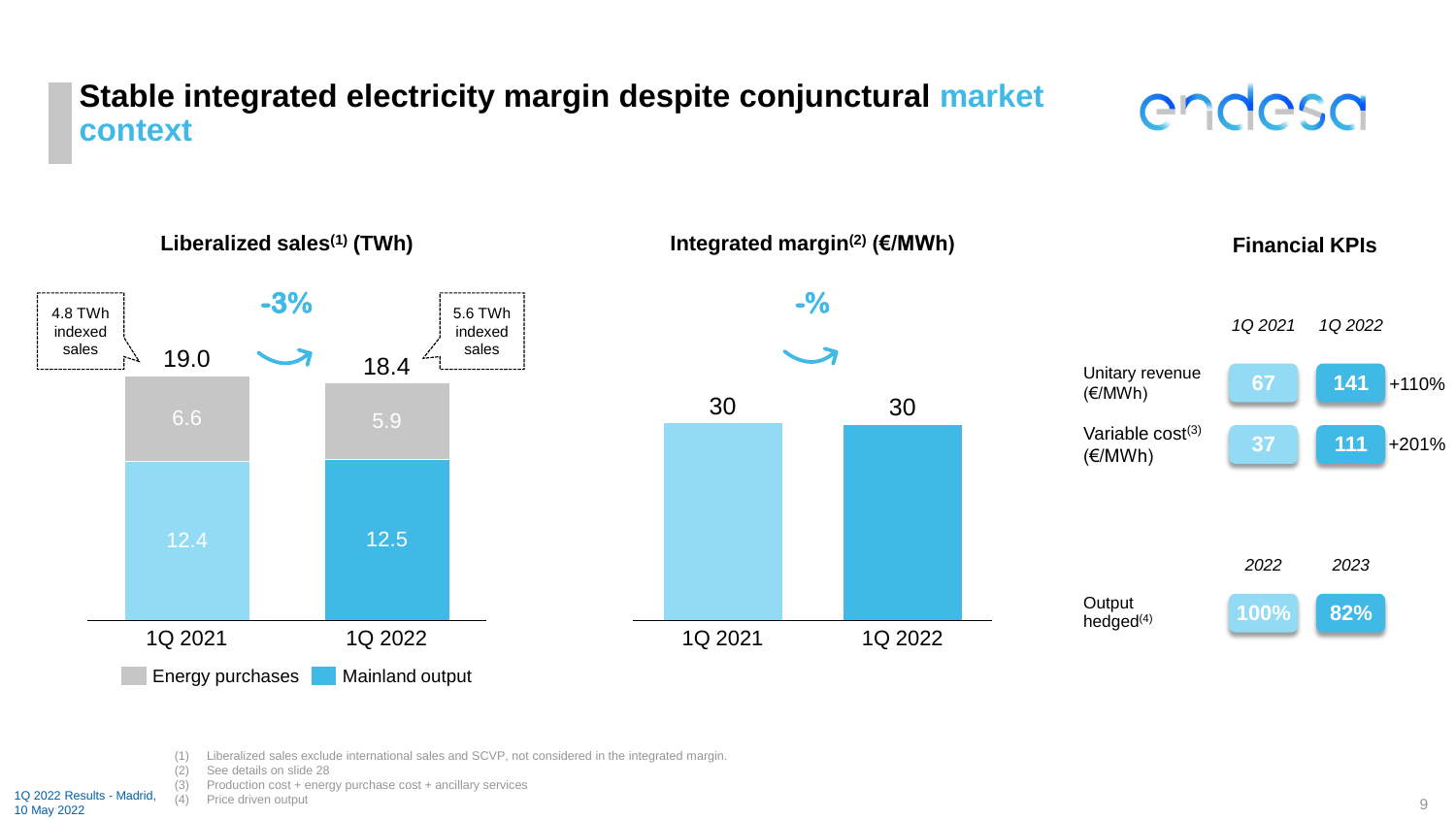#### **Continued improvement in network quality**





- (1) Tiempo de Interrupción Equivalente a la Potencia Instalada (Installed Capacity Equivalent Interruption Time). According to Spanish Regulator. Own + Programmed and Transport minutes of
- interruption (2) At busbars (REE criteria) 1Q 2022 Results - Madrid,

10 May 2022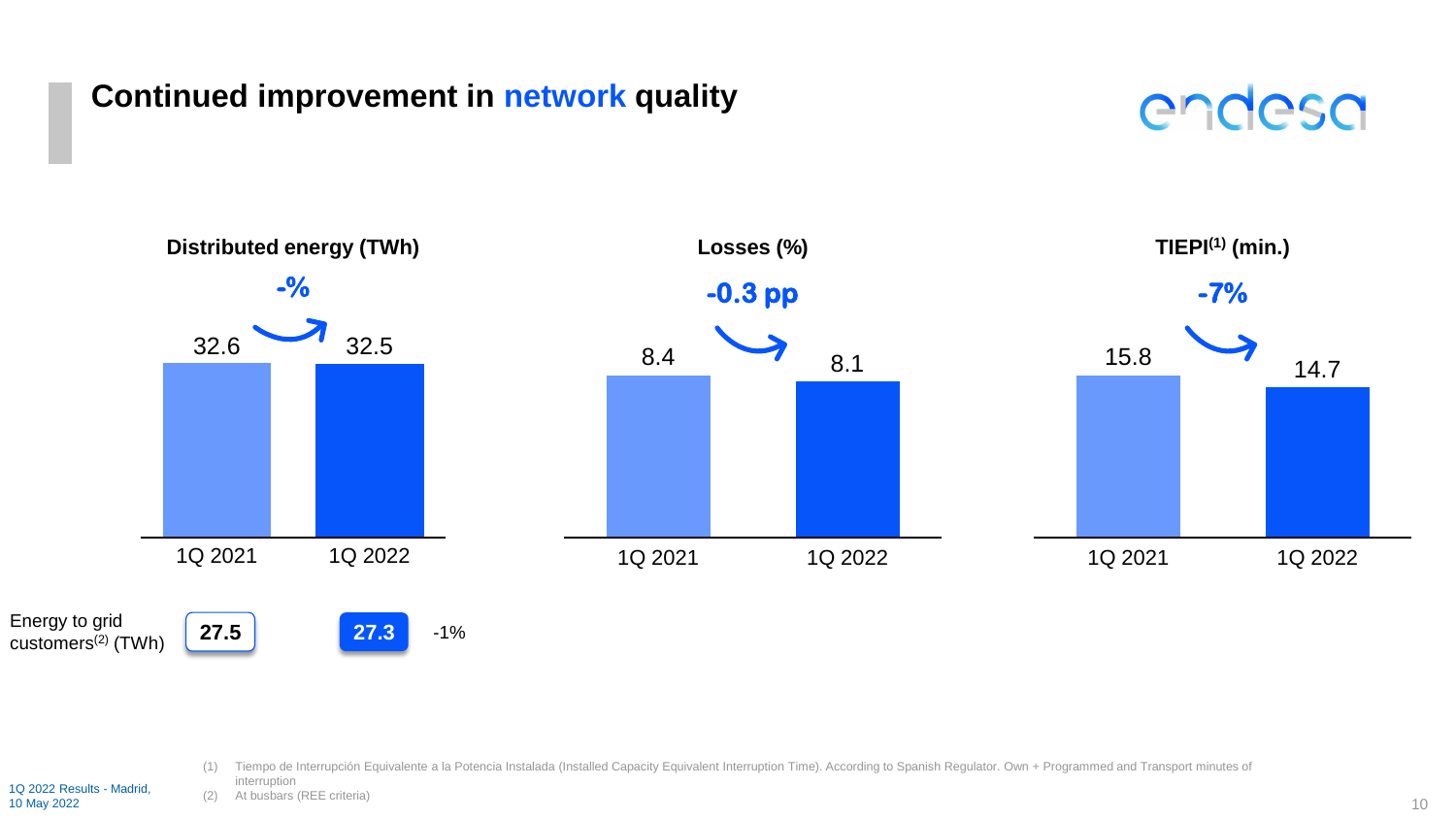

### **Luca Passa** *CFO*

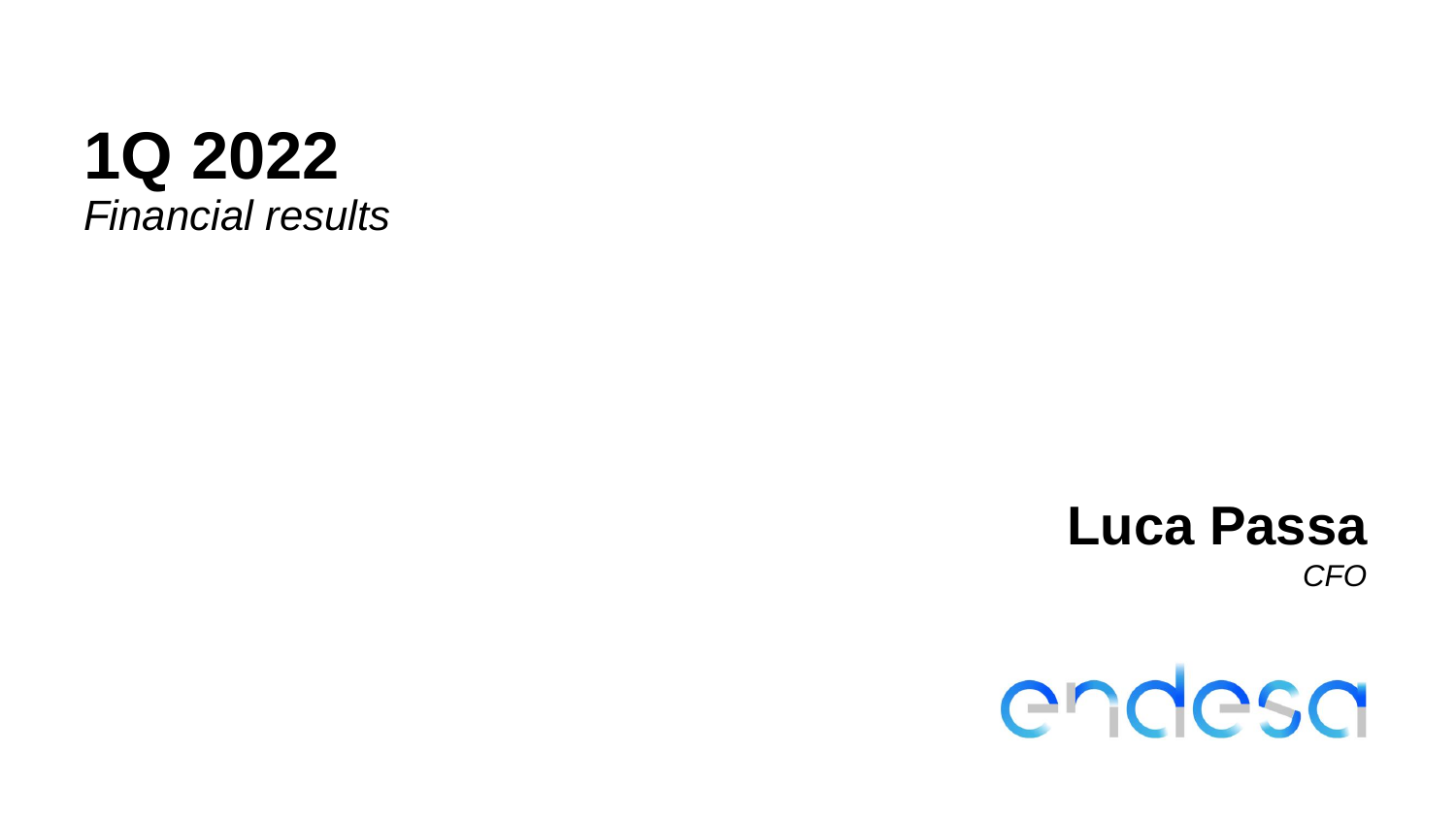#### **Financial highlights (€mn)**



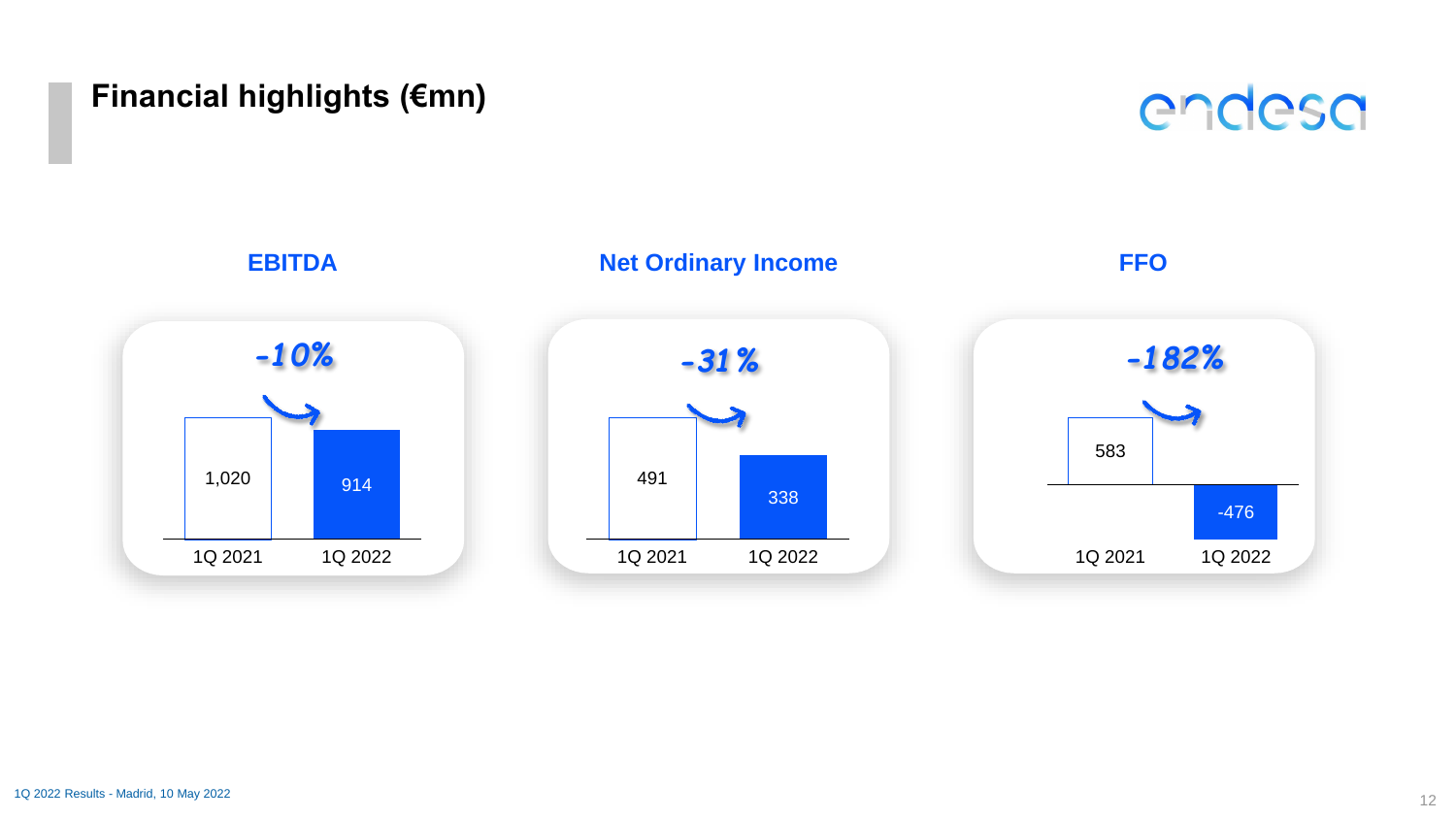#### **EBITDA ex-one offs grows despite headwinds**





1Q 2022 Results - Madrid, 10 May 2022

(2) One off 1Q 2021: +188 €mn CO2 sentence (3) Includes thermal Gx, Non mainland and Others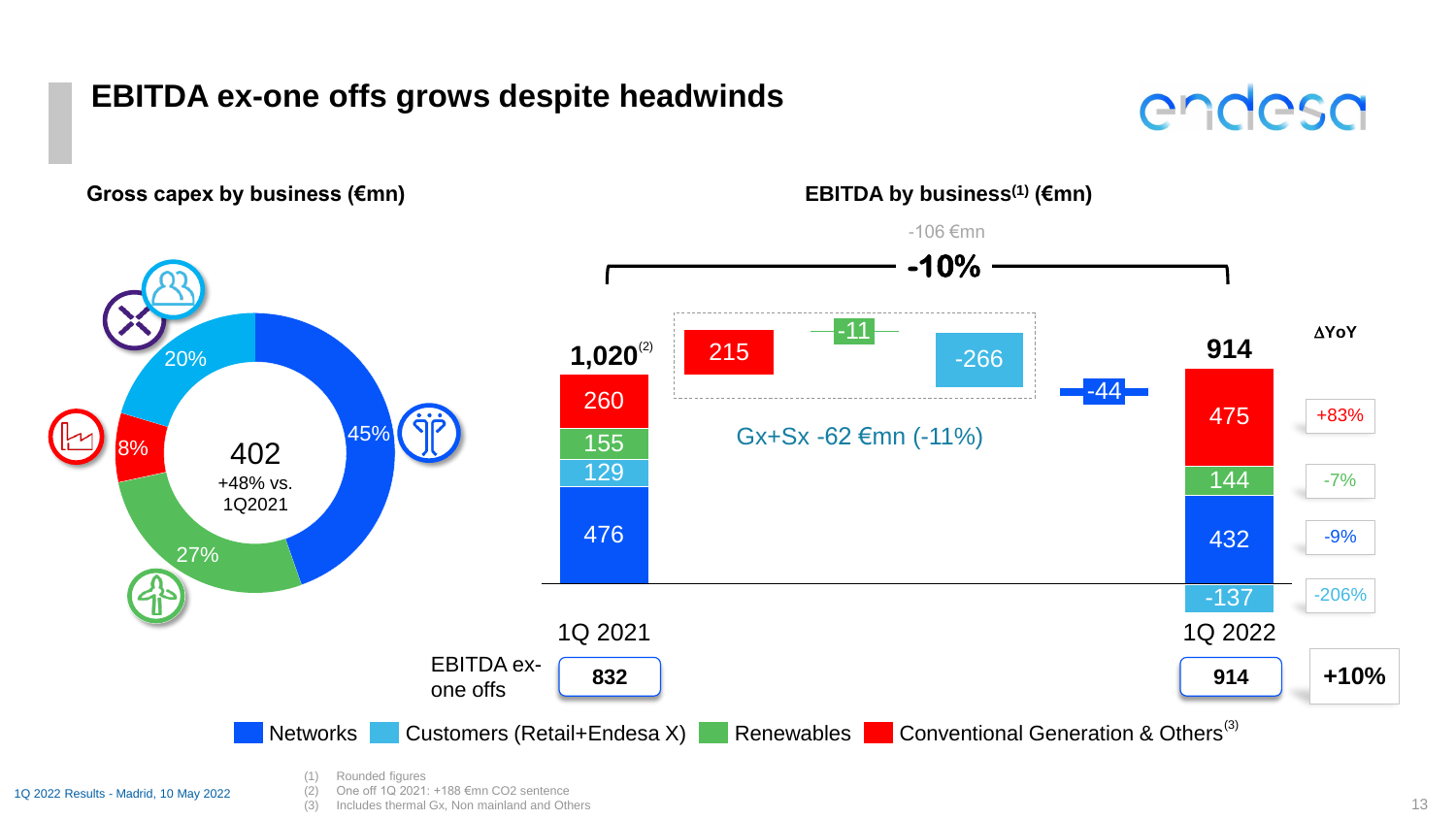#### **Generation+Supply(1): integrated business model drives EBITDA ex-one offs increase**

# endesa



- Gross margin: 898 €mn (-37 €mn)
	- CO<sub>2</sub> sentence in 2021: -188  $\epsilon$ mn
	- Gx & Sx:  $+151$   $\epsilon$ mn
		- Management of commodities: +160 €mn
		- Integrated margin: -21 €mn
		- $\checkmark$  Endesa X: +19  $\epsilon$ mn
		- $\checkmark$  Others: -7  $\epsilon$ mn
- Fixed costs and others: 416 €mn (25 €mn increase)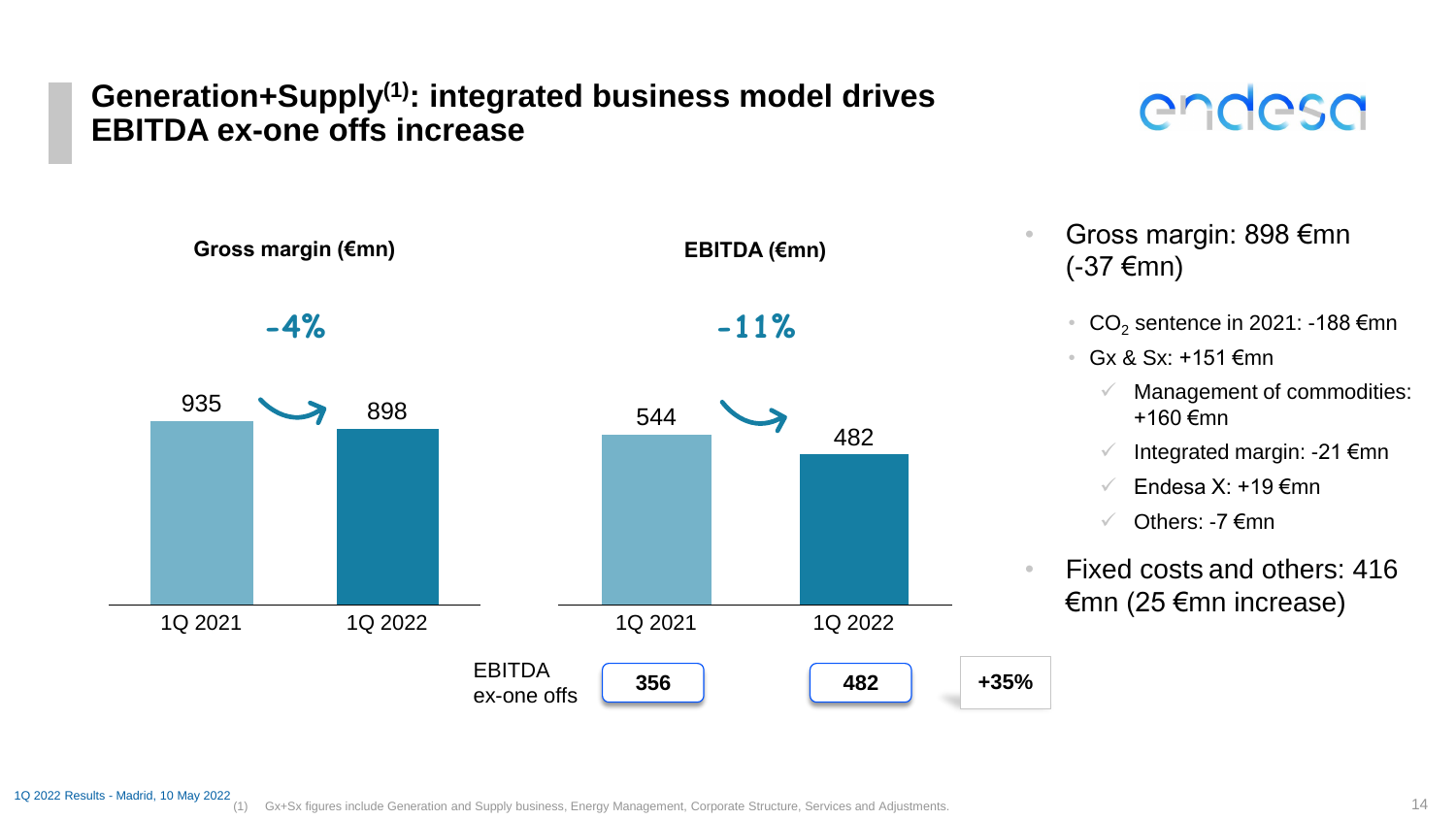#### **Networks: stable results excluding previous year resettlement**

## endesa



• Gross margin: 558 €mn (-39 €mn)

• Previous year resettlement: -32 €mn

• Fixed costs and others: 126 €mn (5 €mn increase)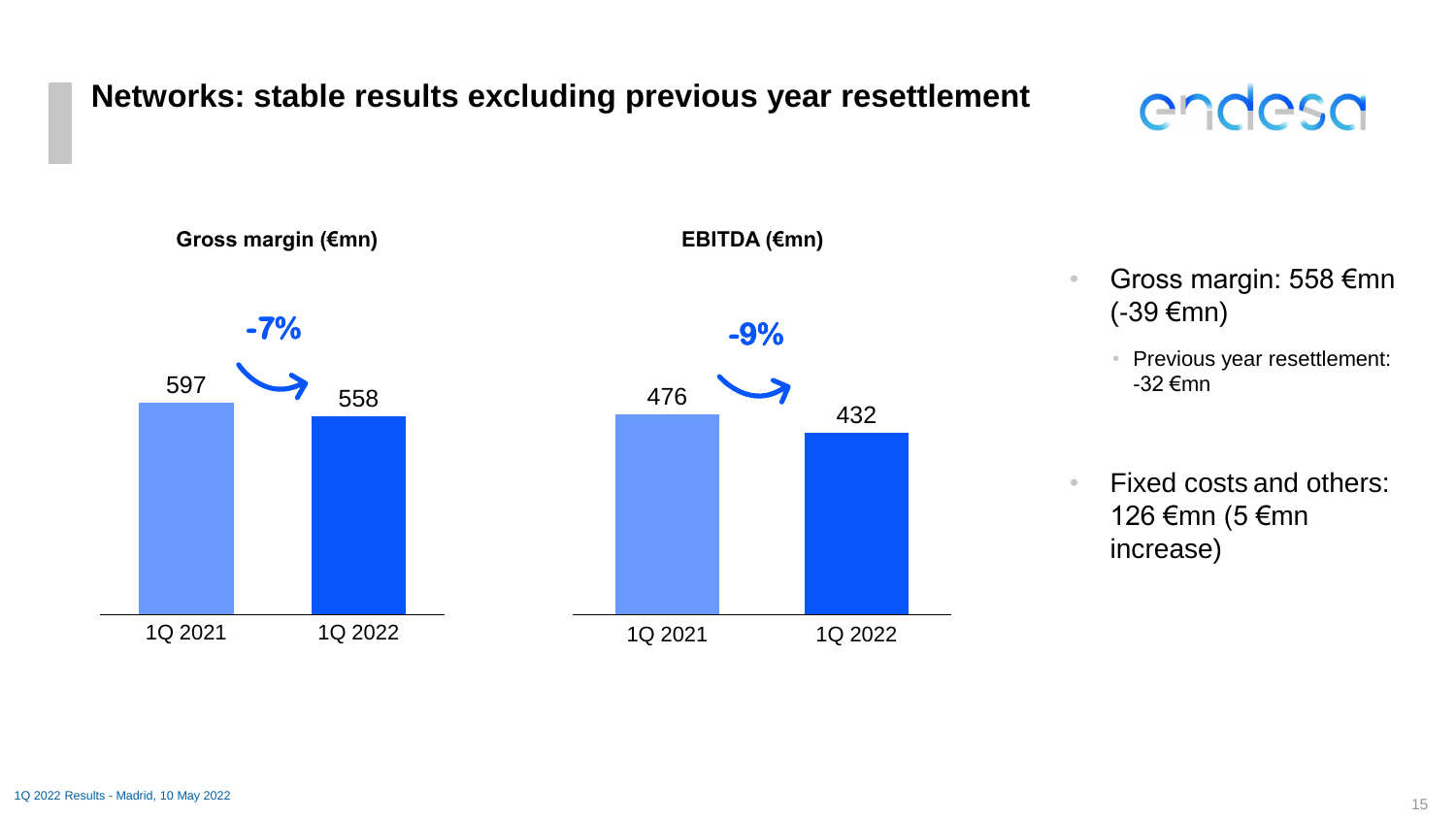#### **Net Ordinary Income evolution**

€mn





- **Net Ordinary Income -31%**, net of one offs **+14%**
- EBITDA -10%
- D&A +5%
- Lower financial results driven by the last year  $CO<sub>2</sub>$ sentence interests (-70 €mn)
- Effective tax rate 23.1% (vs. 24.4% adjusted in 1Q2021)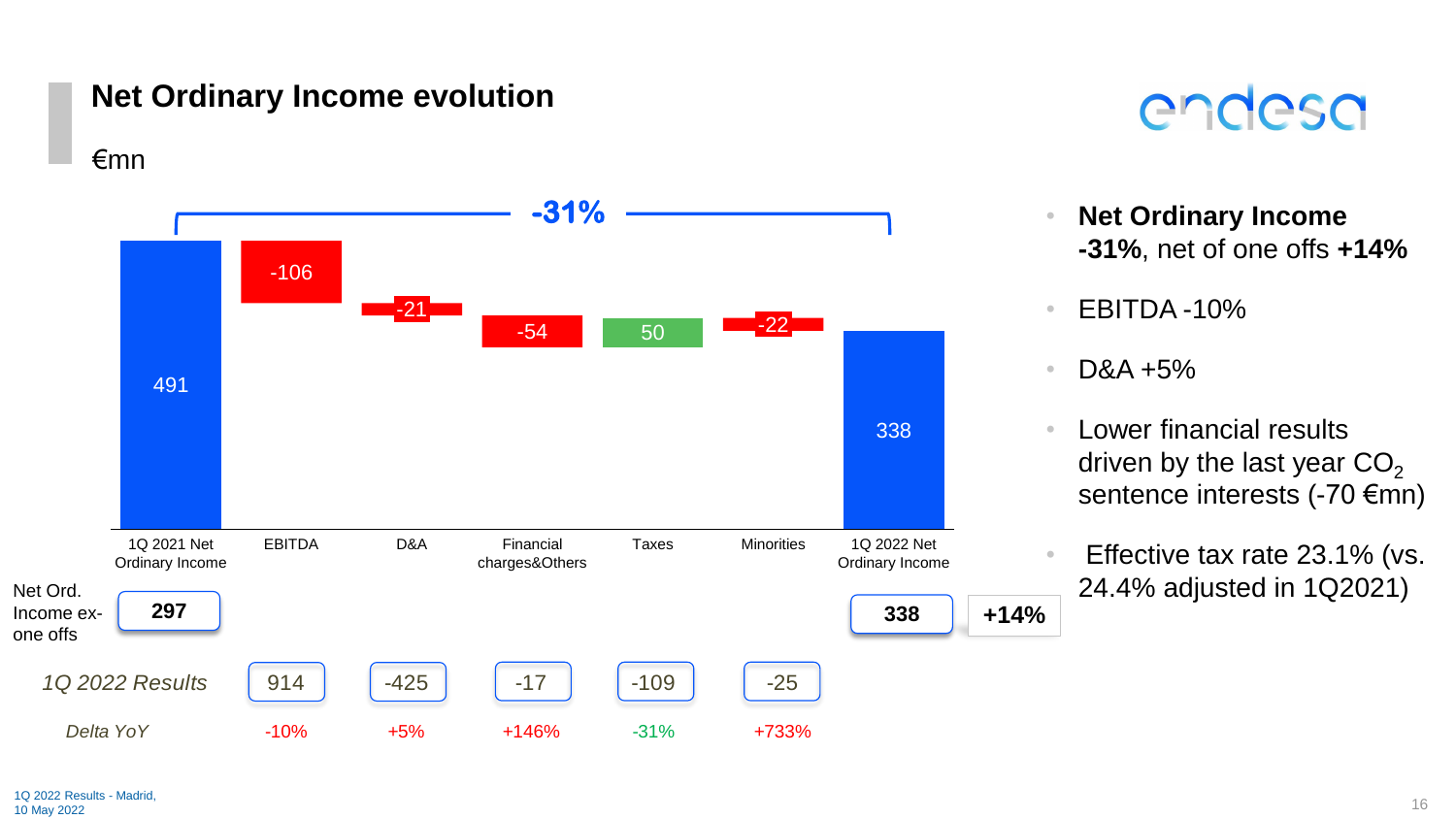#### **FFO affected by temporary current commodities scenario and regulatory working capital increase**



€mn

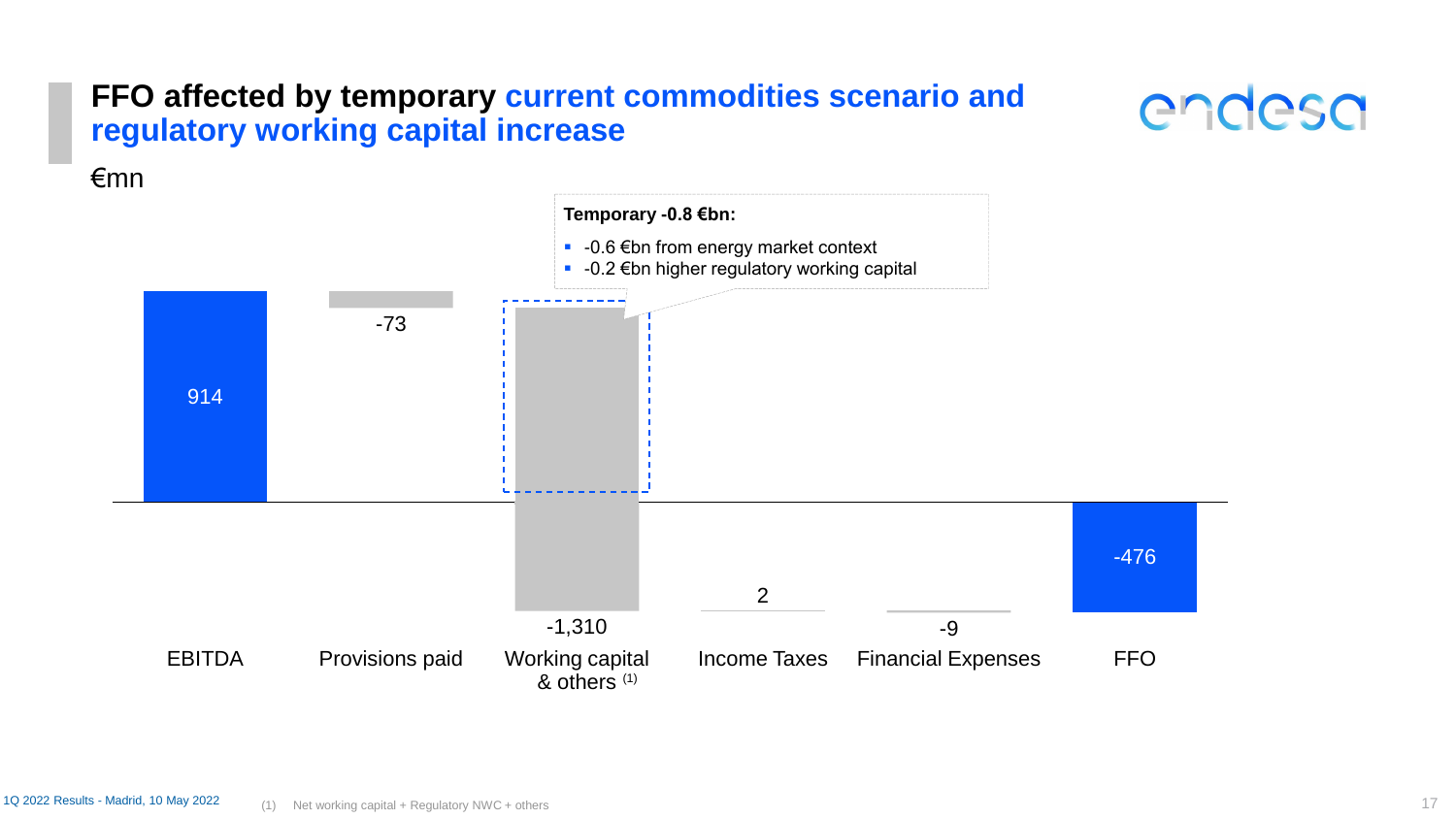#### **Cost of debt at historical minimum level**





(1) Cash based Capex: Net change of tangible and intangible assets (473  $\epsilon$ mn) + Net change of other investments (60  $\epsilon$ mn)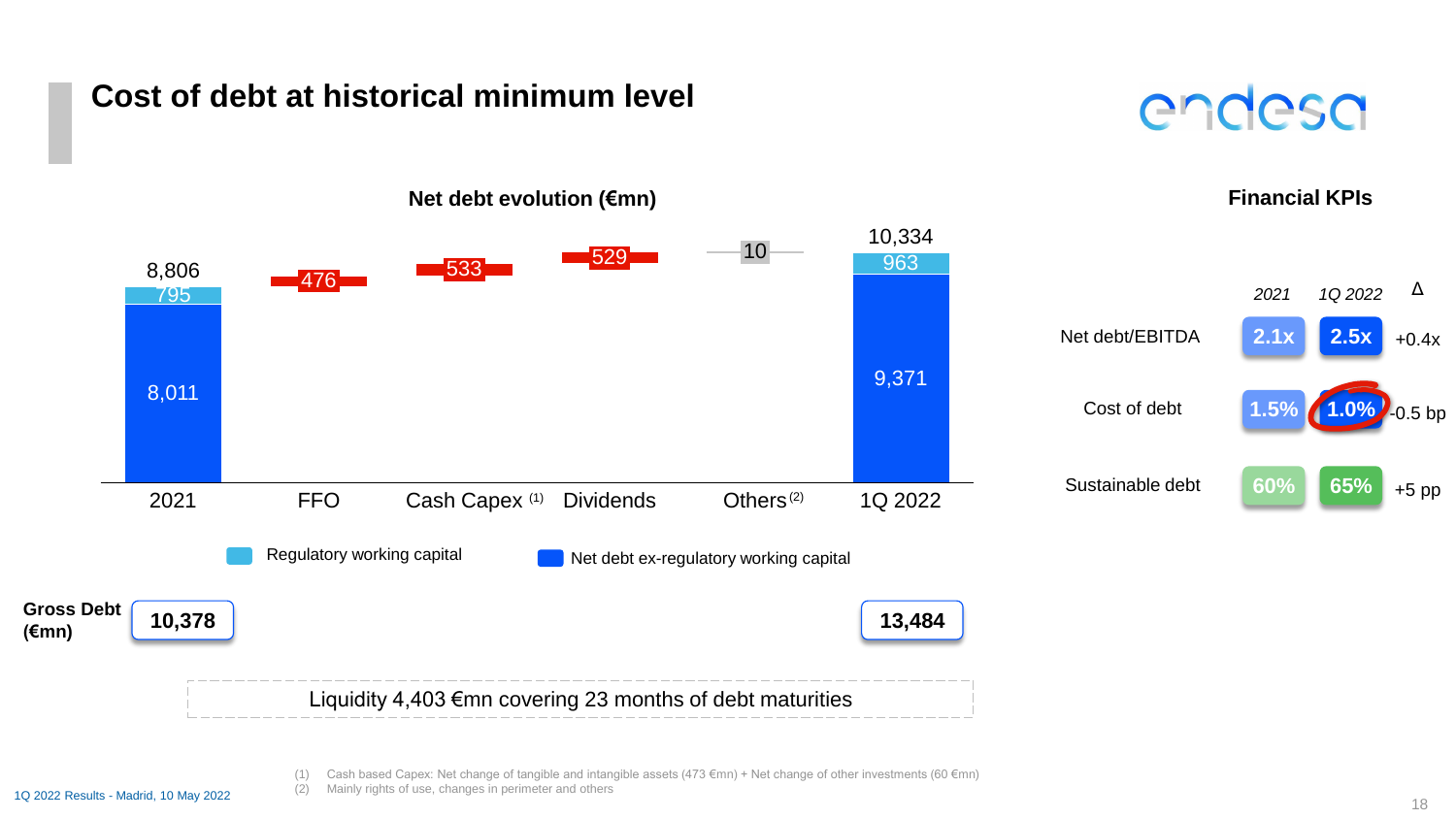### **Closing Remarks**



**Leveraging on integrated business model in an extremely volatile energy scenario**

**Committed to our customers in a high pool price context**

**~90% 2022 renewables target already in execution**

**FY 2022 guidance confirmed**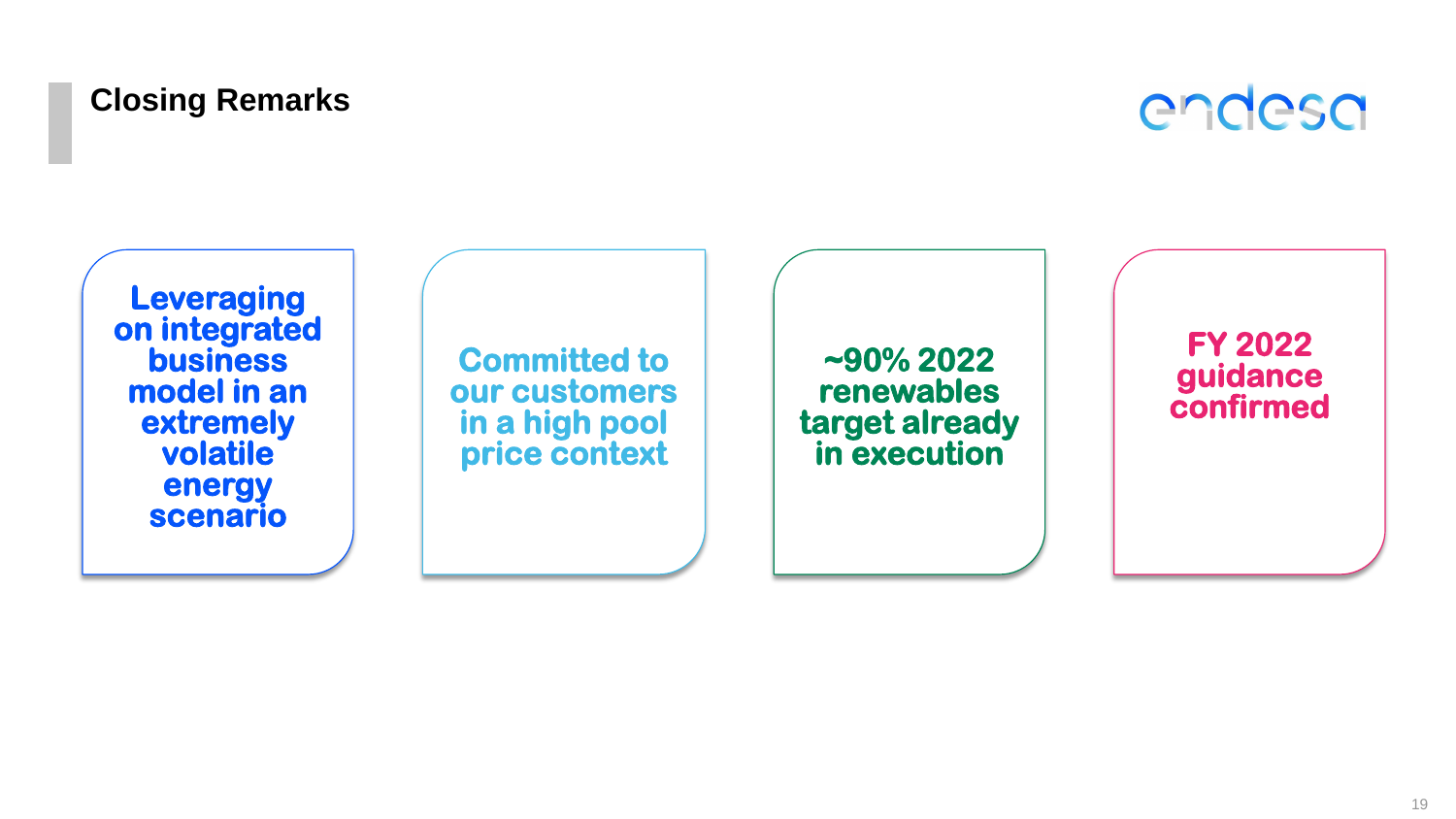

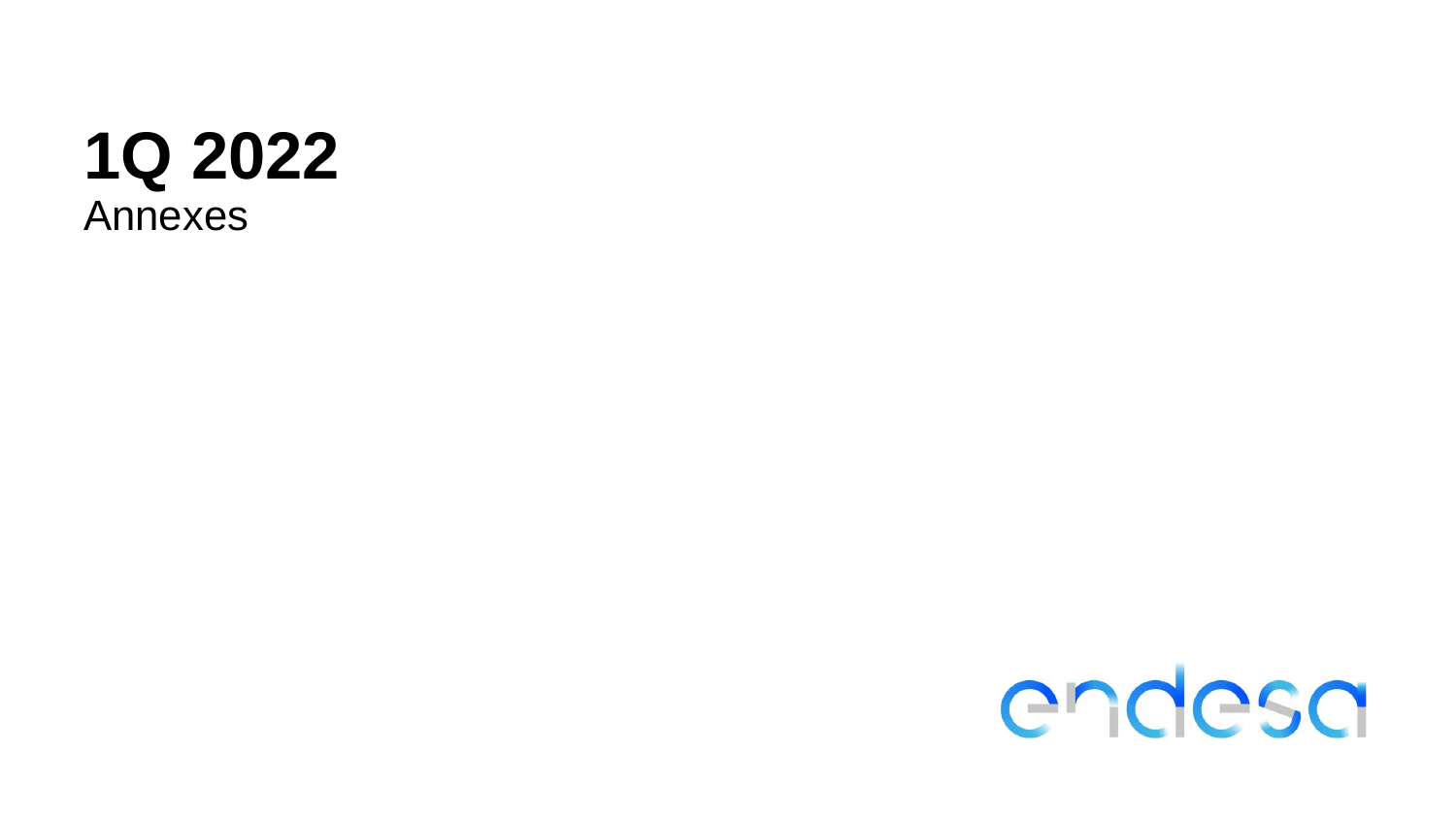#### **Endesa: 1Q 2022 P&L**

#### €mn

| <b>Endesa: 1Q 2022 P&amp;L</b><br>€mn       |                 |            |          |             |             |           | endesa      |                 |
|---------------------------------------------|-----------------|------------|----------|-------------|-------------|-----------|-------------|-----------------|
|                                             | Conventional Gx | Renewables | Retail   | Endesa X    | Dx          | Structure | Adjustments | <b>TOTAL</b>    |
| Income                                      | 2,689           | 284        | 6,400    | 89          | 593         | 96        | $-2,555$    | 7,596           |
| Procurements and services                   | $-1,598$        | $-53$      | $-6,719$ | $-41$       | $-35$       | 0         | 2,431       | $-6,015$        |
| Income and expenses from energy derivatives | $-407$          | $-14$      | 296      | $\mathbf 0$ | $\mathbf 0$ | 0         | $\mathbf 0$ | $-125$          |
| <b>Gross margin</b>                         | 684             | 217        | (23)     | 48          | 558         | 96        | (124)       | 1,456           |
| Fixed operating costs and other results     | $-206$          | $-73$      | $-138$   | $-24$       | $-126$      | -99       | 124         | $-542$          |
| <b>EBITDA</b>                               | 478             | 144        | (161)    | 24          | 432         | (3)       |             | 914             |
| D&A                                         | $-130$          | $-60$      | $-42$    | $-10$       | $-170$      | $-13$     | $\mathbf 0$ | $-425$          |
| <b>EBIT</b>                                 | 348             | 84         | (203)    | 14          | 262         | (16)      |             | 489             |
| Net financial results                       |                 |            |          |             |             |           |             | $-22$           |
| Net results from equity method              |                 |            |          |             |             |           |             | $5\phantom{.0}$ |
| <b>PROFIT BEFORE TAX</b>                    |                 |            |          |             |             |           |             | 472             |
| Income Tax Expense                          |                 |            |          |             |             |           |             | $-109$          |
| Non-Controlling Interests                   |                 |            |          |             |             |           |             | $-25$           |
| <b>NET ATTRIBUTABLE INCOME</b>              |                 |            |          |             |             |           |             | 338             |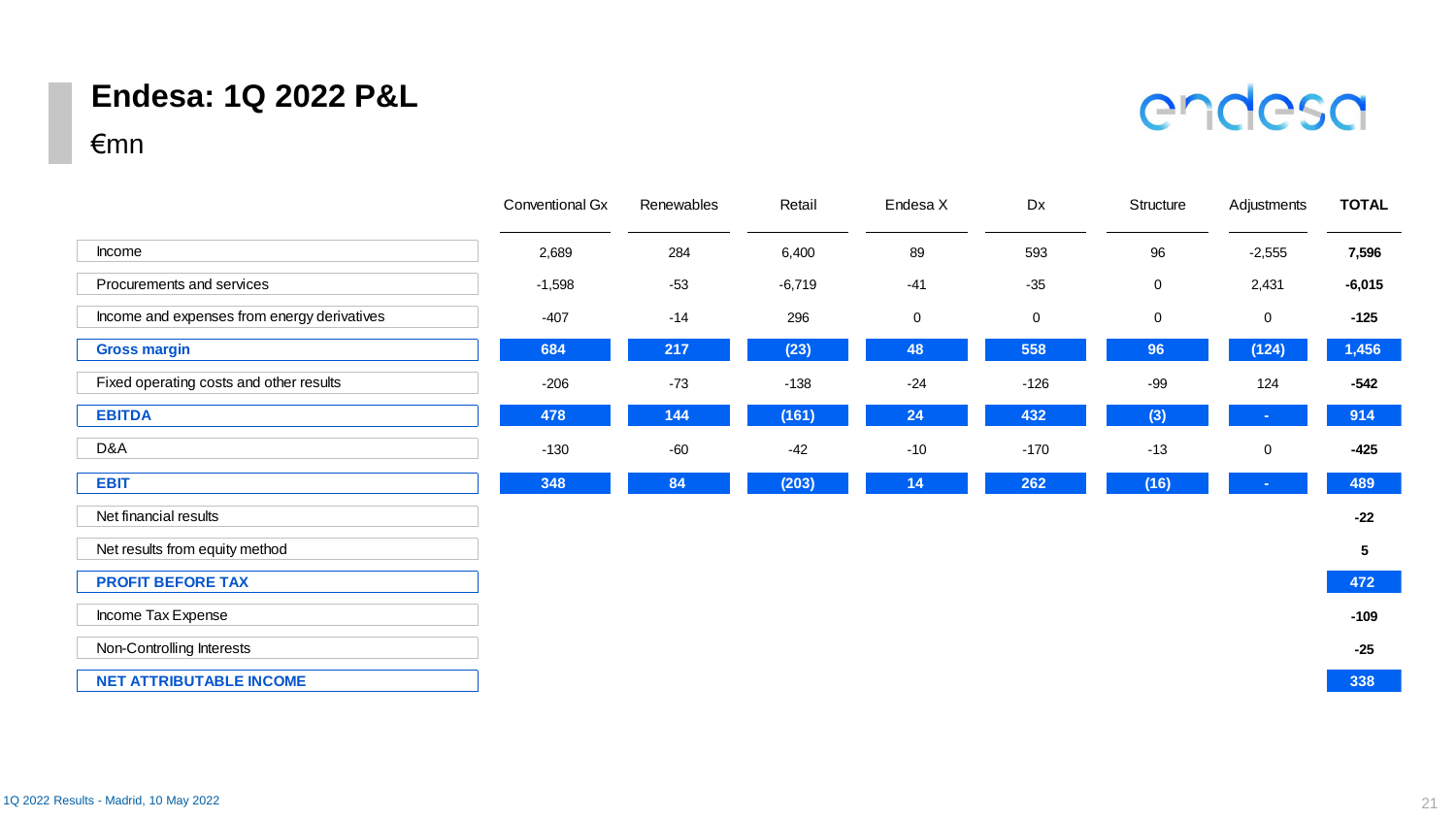#### **Endesa: 1Q 2021 P&L**

# endesa

#### €mn

|                                             | Conventional Gx | Renewables | Retail   | Endesa X    | Dx          | Structure | Adjustments    | <b>TOTAL</b>    |
|---------------------------------------------|-----------------|------------|----------|-------------|-------------|-----------|----------------|-----------------|
| Income                                      | 1,276           | 266        | 3,341    | 59          | 641         | 105       | $-914$         | 4,774           |
| Procurements and services                   | $-842$          | $-53$      | $-3,000$ | $-30$       | $-44$       | $-11$     | 774            | $-3,206$        |
| Income and expenses from energy derivatives | 28              | $\pmb{0}$  | $-66$    | $\mathbf 0$ | $\mathbf 0$ | 0         | $\overline{2}$ | $-36$           |
| <b>Gross margin</b>                         | 462             | 213        | 275      | 29          | 597         | 94        | (138)          | 1,532           |
| Fixed operating costs and other results     | $-191$          | $-58$      | $-159$   | $-16$       | $-121$      | $-103$    | 136            | $-512$          |
| <b>EBITDA</b>                               | 271             | 155        | 116      | 13          | 476         | (9)       | (2)            | 1,020           |
| D&A                                         | $-114$          | $-48$      | $-63$    | $-2$        | $-162$      | $-15$     | 0              | $-404$          |
| <b>EBIT</b>                                 | 157             | 107        | 53       | 11          | 314         | (24)      | (2)            | 616             |
| Net financial results                       |                 |            |          |             |             |           |                | 32              |
| Net results from equity method              |                 |            |          |             |             |           |                | $5\phantom{.0}$ |
| <b>PROFIT BEFORE TAX</b>                    |                 |            |          |             |             |           |                | 653             |
| Income Tax Expense                          |                 |            |          |             |             |           |                | $-159$          |
| Non-Controlling Interests                   |                 |            |          |             |             |           |                | $-3$            |
| <b>NET ATTRIBUTABLE INCOME</b>              |                 |            |          |             |             |           |                | 491             |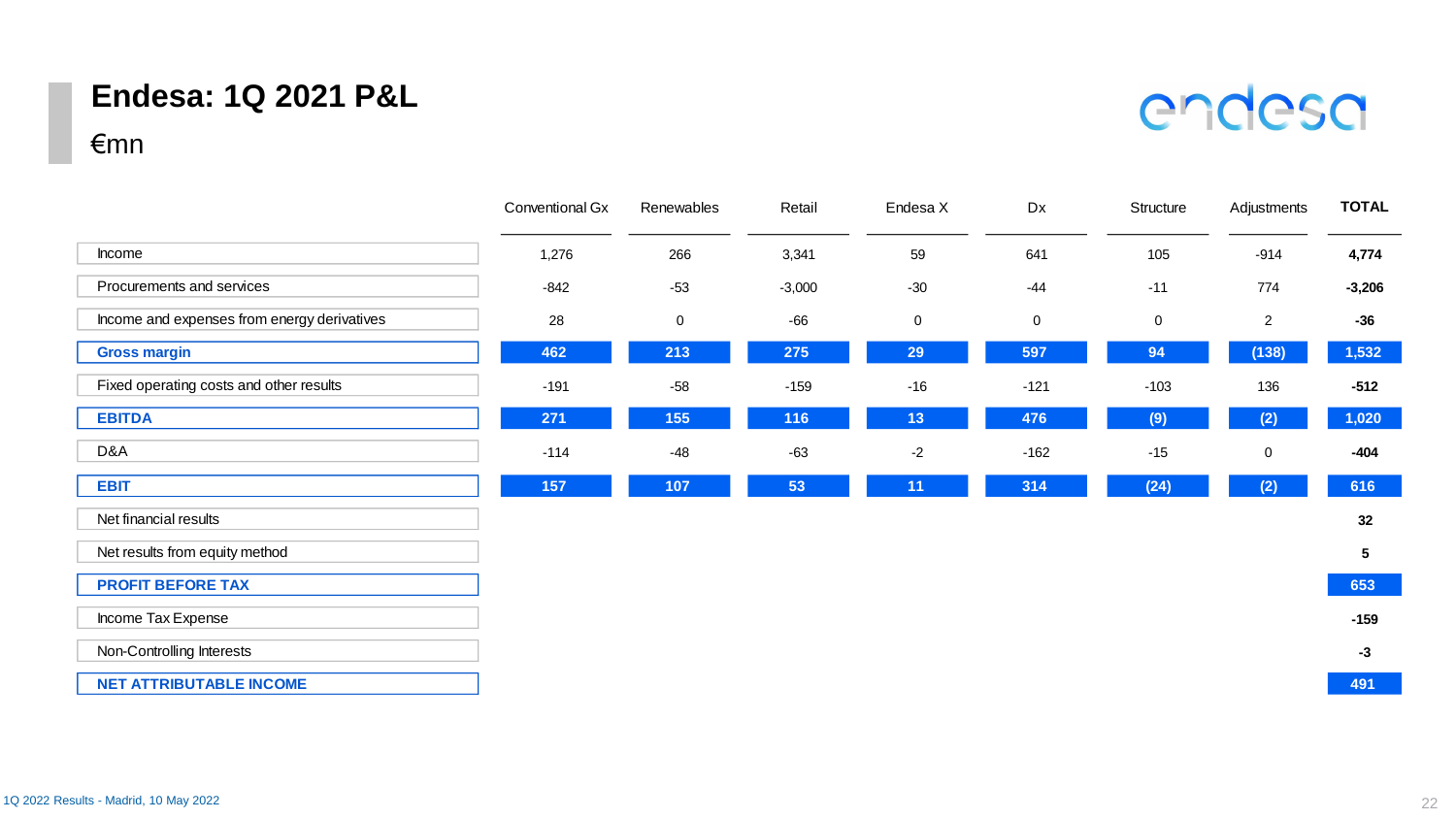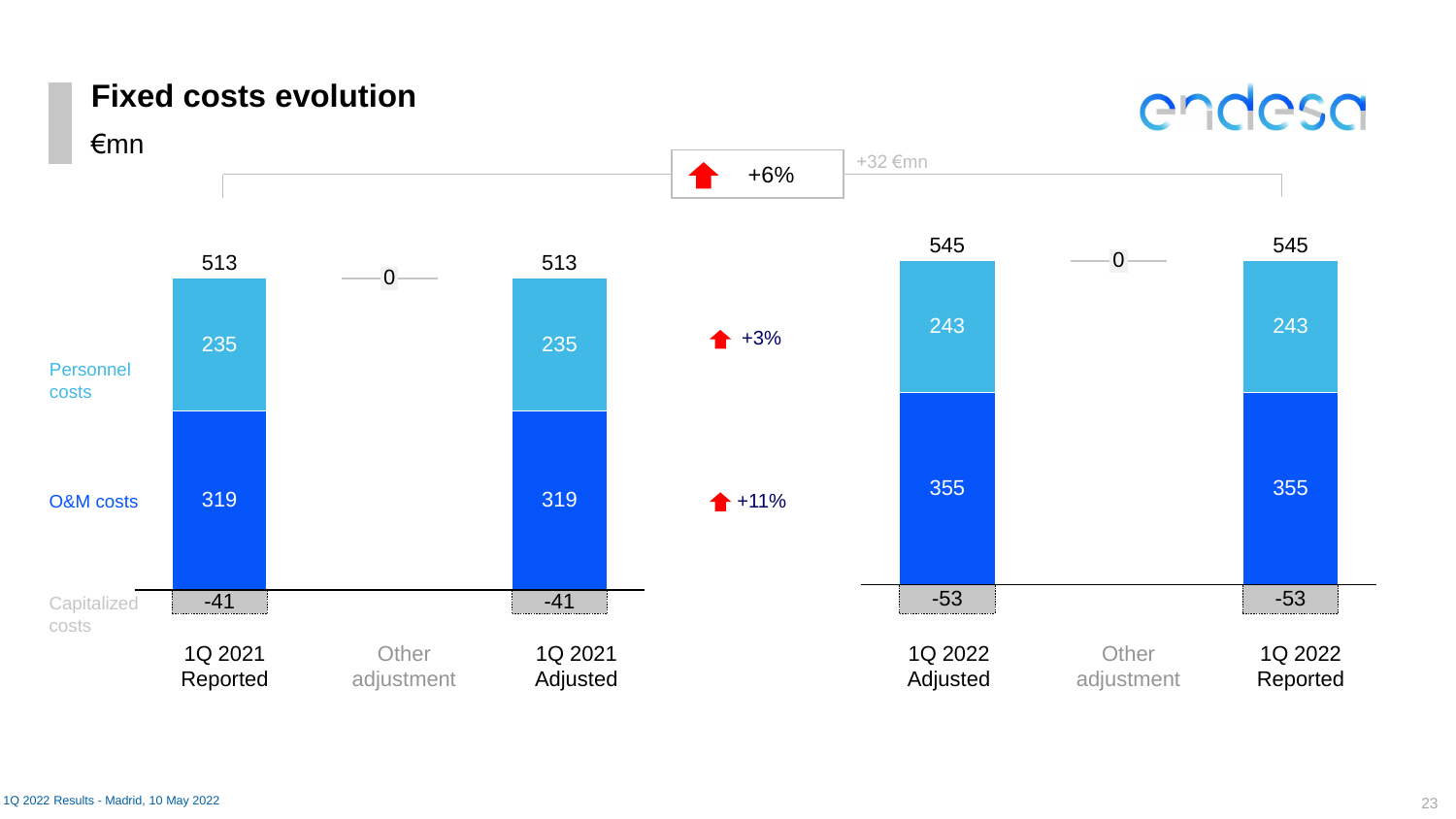#### **Installed capacity and output**

|                          |         | lotal net installed capacity (MW) |          |         | lotal gross output(1) (GWh |          |  |
|--------------------------|---------|-----------------------------------|----------|---------|----------------------------|----------|--|
|                          | 1Q 2022 | 2021                              | Var. (%) | 1Q 2022 | 1Q 2021                    | Var. (%) |  |
| Mainland                 | 16,933  | 16,877                            | $+0%$    | 12,533  | 12,351                     | $+1%$    |  |
| Renewables (2)           | 8,445   | 8,389                             | $+1%$    | 2,980   | 4,360                      | $-32%$   |  |
| Hydro                    | 4,746   | 4,746                             | $-0%$    | 1,137   | 2,356                      | $-52%$   |  |
| Wind                     | 2,602   | 2,546                             | $+2%$    | 1,551   | 1,855                      | $-16%$   |  |
| Solar                    | 1,097   | 1,097                             | 0%       | 292     | 149                        | 96%      |  |
| Others                   | 0       | 0                                 | $0\%$    | 0       | 0                          | 0%       |  |
| Nuclear                  | 3,328   | 3,328                             | 0%       | 7,113   | 6,909                      | 3%       |  |
| Coal                     | 1,403   | 1,403                             | 0%       | 250     | 214                        | 17%      |  |
| <b>CCGTs</b>             | 3,757   | 3,757                             | 0%       | 2,190   | 868                        | 152%     |  |
| Non mainland territories | 4,263   | 4,263                             | $+0%$    | 2,929   | 2,449                      | $+20%$   |  |
| Coal                     | 241     | 241                               | 0%       | $-1$    | $\mathbf 0$                | n.a.     |  |
| Fuel - Gas               | 2,333   | 2,334                             | 0%       | 1,048   | 966                        | 8%       |  |
| <b>CCGTs</b>             | 1,689   | 1,688                             | 0%       | 1,882   | 1,483                      | 27%      |  |
| <b>Total</b>             | 21,196  | 21,140                            | $+0%$    | 15,462  | 14,800                     | $+4%$    |  |

endesa

nstalled capacity (MW) Total gross output<sup>(1)</sup> (GWh)

| 1Q 2022 | 1Q 2021 | Var. (%) |
|---------|---------|----------|
| 12,533  | 12,351  | $+1%$    |
| 2,980   | 4,360   | $-32%$   |
| 1,137   | 2,356   | $-52%$   |
| 1,551   | 1,855   | $-16%$   |
| 292     | 149     | 96%      |
| 0       | 0       | 0%       |
| 7,113   | 6,909   | 3%       |
| 250     | 214     | 17%      |
| 2,190   | 868     | 152%     |
| 2,929   | 2,449   | $+20%$   |
| -1      | 0       | n.a.     |
| 1,048   | 966     | 8%       |

(1) Output at power plant bus bars (Gross output minus self-consumption)

1Q 2022 Results - Madrid, 10 May 2022 (2) Includes 32 GWh in non-mainland in Q1 2022 (77 MW) vs 247 GWh in Q1 2021 (77 MW in FY2021)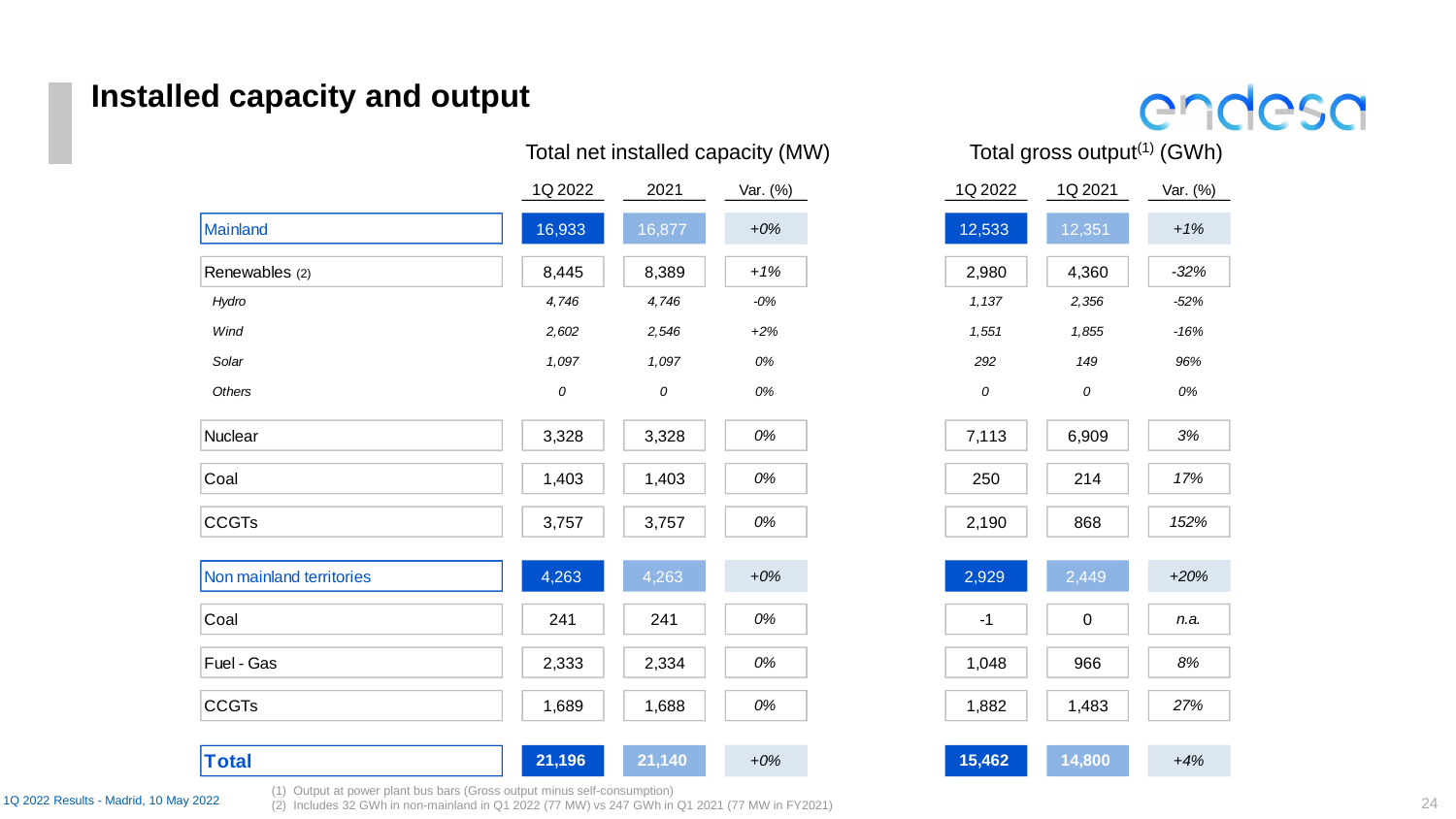#### **Gas operational highlights**

**Volumes sold(1) (TWh)**



#### **Key figures** Margin Retail (€mn) **59 -26** -145% *2021 1Q 2022* Δ Total customers (mn) **1.7 1.7** -% Total unitary margin (€/MWh) **0.5 3.5** +7x Retail unitary margin (€/MWh) **3.1 -1.3** -143% Total Gas margin (€mn) **11 72** +6x *1Q 2021 1Q 2022* Δ **Of which:**

endesa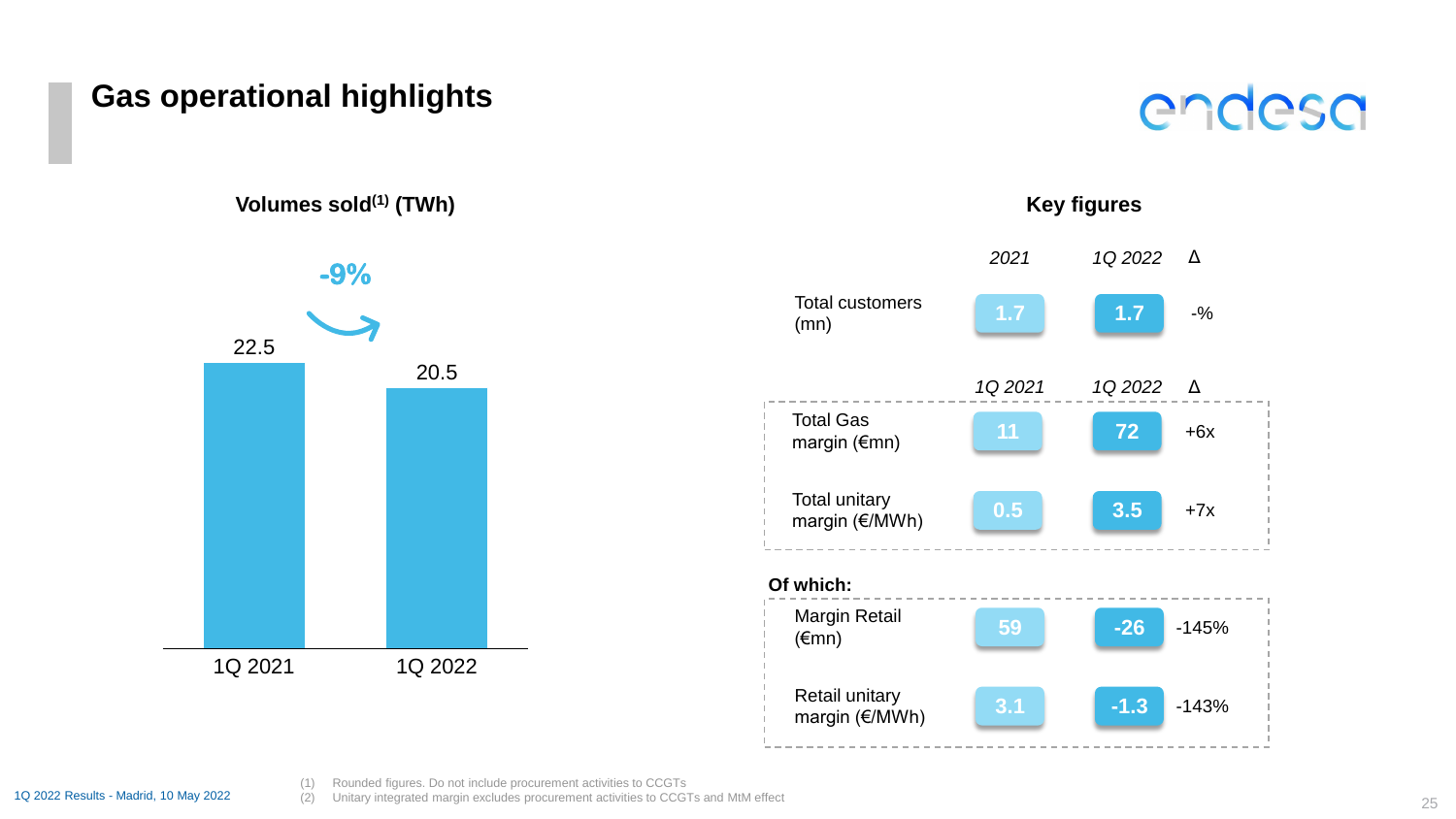#### **Financial debt maturity calendar**

# endesa



Gross balance of maturities(1)



€bn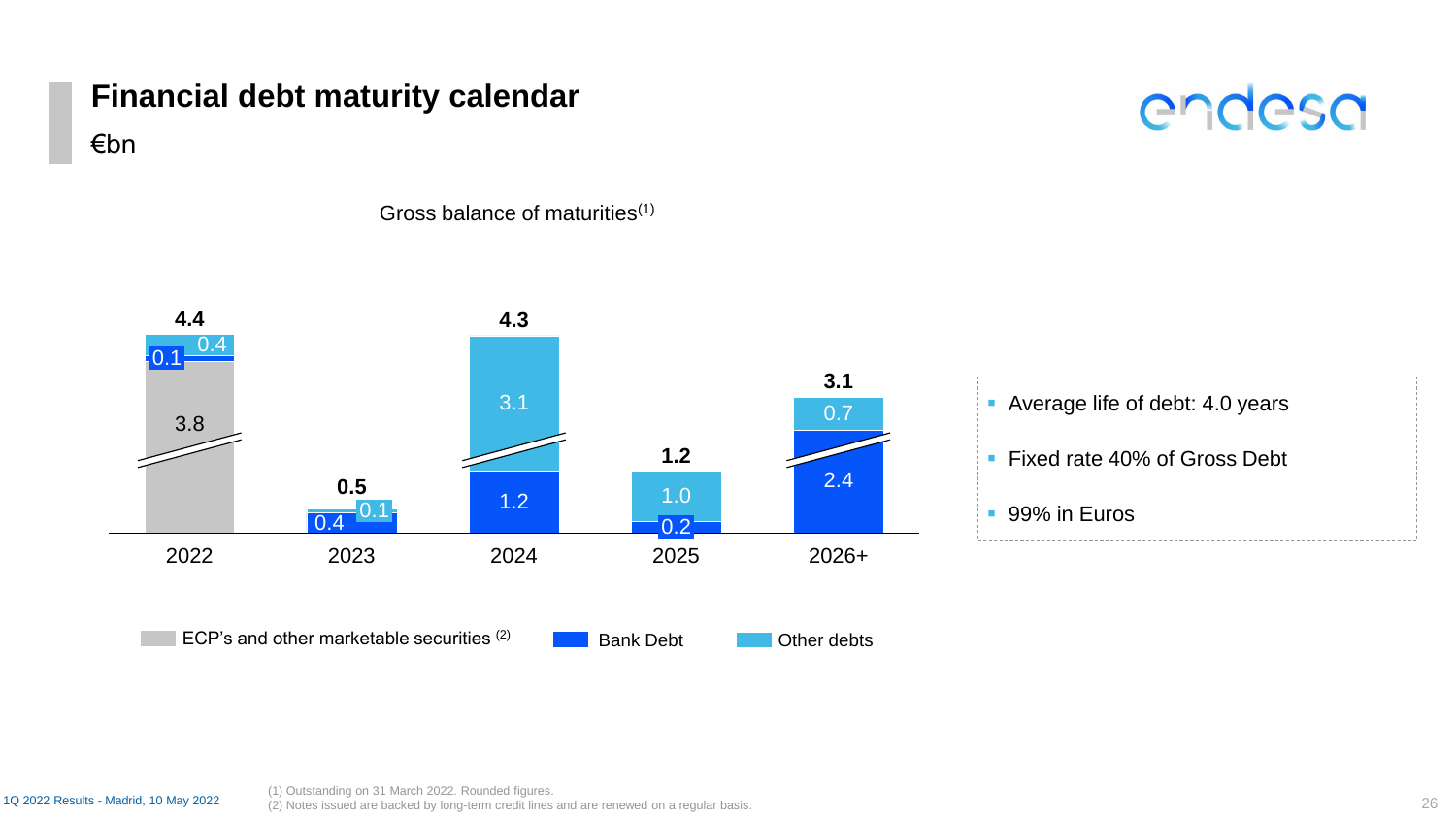### **Glossary of terms (I/II)**



| <b>Item</b>                            | <b>Calculation</b>                                                                                                                                                                                                                                                                                                        | <b>Reference note of Consolidated</b><br><b>Management Report</b> |
|----------------------------------------|---------------------------------------------------------------------------------------------------------------------------------------------------------------------------------------------------------------------------------------------------------------------------------------------------------------------------|-------------------------------------------------------------------|
| Average cost of debt (%)               | Cost of gross financial debt / gross average financial debt: $(31 \text{ \textsterling m} \times (360/90))$ / 12,616 $\text{\emling m}$ = 1.0%                                                                                                                                                                            | 6.2                                                               |
| Average life of debt (number of years) | (Principal x number of days of term) / (Principal in force at the end of the period x number of days of the<br>period): 54,155 / 13,491 = 4 years                                                                                                                                                                         | 6.2                                                               |
| Cash flow from operations (€mn)        | Net cash provided by operating activities (-476 €mn)                                                                                                                                                                                                                                                                      | 6.5                                                               |
| Free cash flow $(\epsilon$ mn)         | Cash flow from operations (-476 €mn) - Net change of tangible and intangible assets (490 €mn) +<br>Subsidies and other deferred incomes (17 €mn) - Net change of other investments (1,745 €mn) + Net<br>change of financial asset guarantees (1,685 €mn) = -1,009 €mn                                                     | n/a                                                               |
| Debt maturities coverage (months)      | Maturity period (months) for vegetative debt that could be covered with the liquidity available: 23 months                                                                                                                                                                                                                | 6.2                                                               |
| $EBITDA$ ( $\varepsilon$ mn)           | Revenues (7,596 €mn) – Purchases and Services (6,015 €mn) + Income and expenses from energy<br>derivatives (-125 €mn) + Work performed by the entity and capitalized (53 €mn) – Personnel expenses<br>(243 €mn) – Other fixed operating expenses (355 €mn) + Results on disposal of assets (3 €mn) = 914<br>$\epsilon$ mn | 5.2                                                               |
| EBIT $(\epsilon$ mn)                   | EBITDA (914 €mn) - Depreciation and amortization (425 €mn) = 489 €mn                                                                                                                                                                                                                                                      | 5.2                                                               |
| Fixed costs (Opex) (€mn)               | Personnel expenses (243 €mn) + Other fixed operating expenses (355 €mn) - Work performed by the<br>entity and capitalized (53 $\epsilon$ mn) = 545 $\epsilon$ mn                                                                                                                                                          | 5.2                                                               |
| Gross margin (€mn)                     | Revenues (7,596 €mn) – Purchases and Services (6,015 €mn) + Income and expenses from energy<br>derivatives (-125 €mn) = 1,456 €mn                                                                                                                                                                                         | 5.2                                                               |
| Leverage (times)                       | Net financial debt (10,334 €mn) / EBITDA (3,258 €mn from 2Q, 3Q & 4Q 2021 + 914 €mn from 1Q 2022) =<br>2.5x                                                                                                                                                                                                               | n/a                                                               |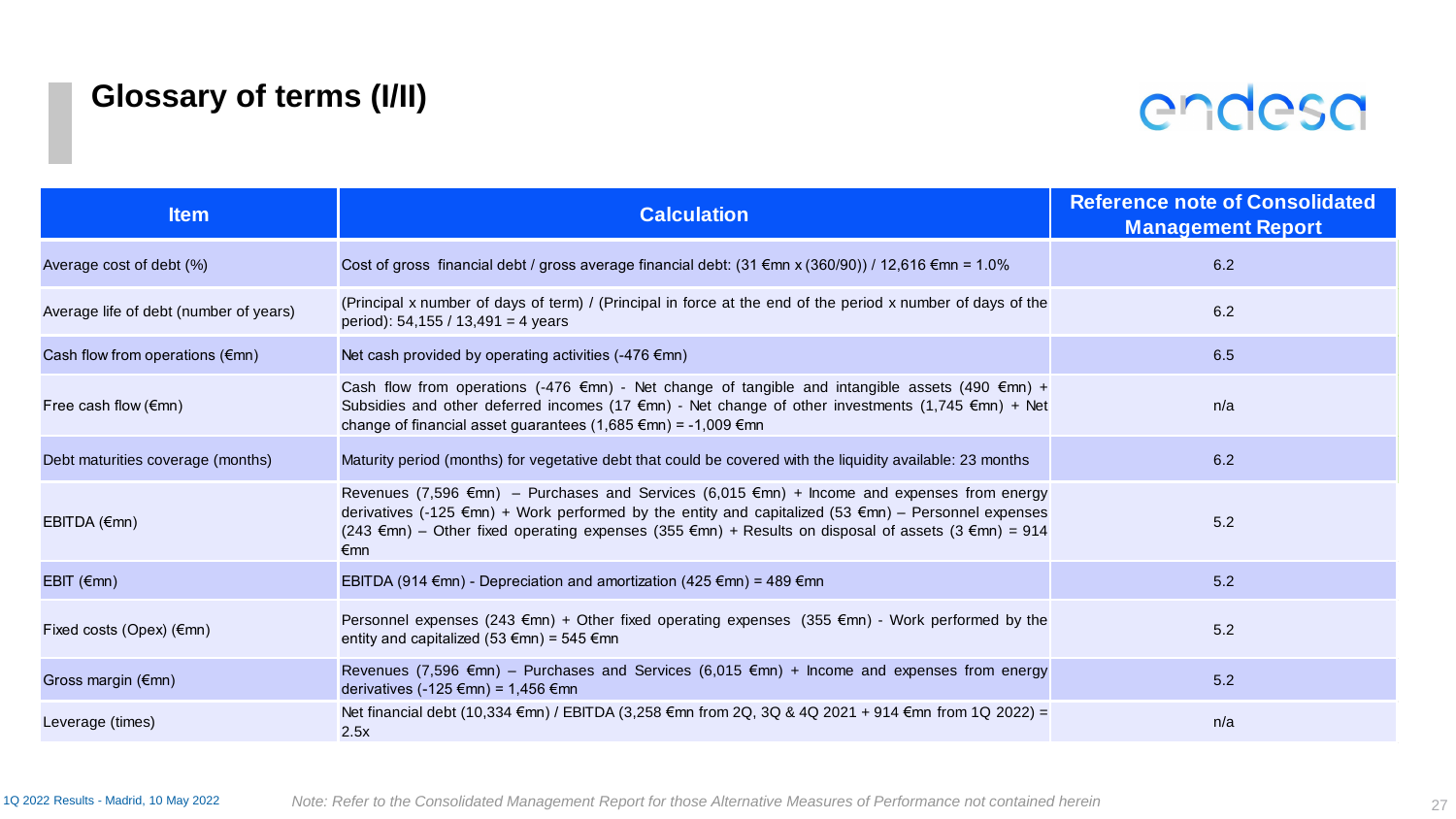### **Glossary of terms (II/II)**



| <b>Item</b>                                | <b>Calculation</b>                                                                                                                                                                                                                                                                                                                                                                                                             | <b>Reference note of Consolidated</b><br><b>Management Report</b> |
|--------------------------------------------|--------------------------------------------------------------------------------------------------------------------------------------------------------------------------------------------------------------------------------------------------------------------------------------------------------------------------------------------------------------------------------------------------------------------------------|-------------------------------------------------------------------|
| Gross Capex (€mn)                          | Gross tangible (312 €mn) and intangible (92 €mn) Capex - rights of use (1 €mn) + Others (-1 €mn) = 402<br>$\epsilon$ mn                                                                                                                                                                                                                                                                                                        | n/a                                                               |
| Net financial debt $(\epsilon m)$          | Long and short term financial debt (8,823 €mn + 4,661 €mn) - Cash and cash equivalents (565 €mn) –<br>Derivatives recognized as financial assets (24 €mn) – Financial guarantees (2,561 €mn) = 10,334 €mn                                                                                                                                                                                                                      | 6.2                                                               |
| Net financial results (€mn)                | Financial Revenues (49 $\epsilon$ mn) - Financial Expenses (50 $\epsilon$ mn) - Net results from Derivative Financial<br>Instruments (15 €mn) - Foreign Exchanges (6 €mn) = -22 €mn                                                                                                                                                                                                                                            | 5.2                                                               |
| Income $(\epsilon$ mn)                     | Sales and Services (7,508 €mn) + Other operating revenues (88 €mn) = 7,596 €mn                                                                                                                                                                                                                                                                                                                                                 | 5.2                                                               |
| Net ordinary income 1Q 2022 (€mn)          | Reported Net Income (338 €mn) – Gains/(losses) on disposals of non-financial assets of over 10 €mn (0<br>€mn) – Net Impairment losses on non-financial assets of over 10 €mn (0 €mn) - Initial Net Provision for<br>Personnel Costs due to Restructuring Plans relating to the Decarbonisation Process (0 €mn) - Net Costs<br>corresponding to the Public Responsibility Plan for the Health Crisis COVID-19 (0 €mn) = 338 €mn | 5.2                                                               |
| Net ordinary income 1Q 2021 (€mn)          | Reported Net Income (491 €mn) - Gains/(losses) on disposals of non-financial assets of over 10 €mn (0<br>€mn) – Net Impairment losses on non-financial assets of over 10 €mn (0 €mn) - Initial Net Provision for<br>Personnel Costs due to Restructuring Plans relating to the Decarbonisation Process (0 €mn) - Net Costs<br>corresponding to the Public Responsibility Plan for the Health Crisis COVID-19 (0 €mn) = 491 €mn | 5.2                                                               |
| Electric Integrated Margin (€mn)           | Contribution margin conv. Gx (656 €mn) + Margin Renewables (217 €mn) + Margin Retail (-23 €mn) -<br>Margin SENP (41 €mn) - Margin SCVP (16 €mn) - Margin gas (72 €mn) - Margin Endesa X (48 €mn) -<br>Others (122 €mn) = 551 €mn                                                                                                                                                                                               | n/a                                                               |
| Unitary electric integrated margin (€/MWh) | Electric Integrated Margin / Electric sales in the liberalized market in Spain and Portugal: 551 €mn / 18.4<br>TWh = $€29.9/MWh$                                                                                                                                                                                                                                                                                               | n/a                                                               |

1Q 2022 Results - Madrid, 10 May 2022 *Note: Refer to the Consolidated Management Report for those Alternative Measures of Performance not contained herein*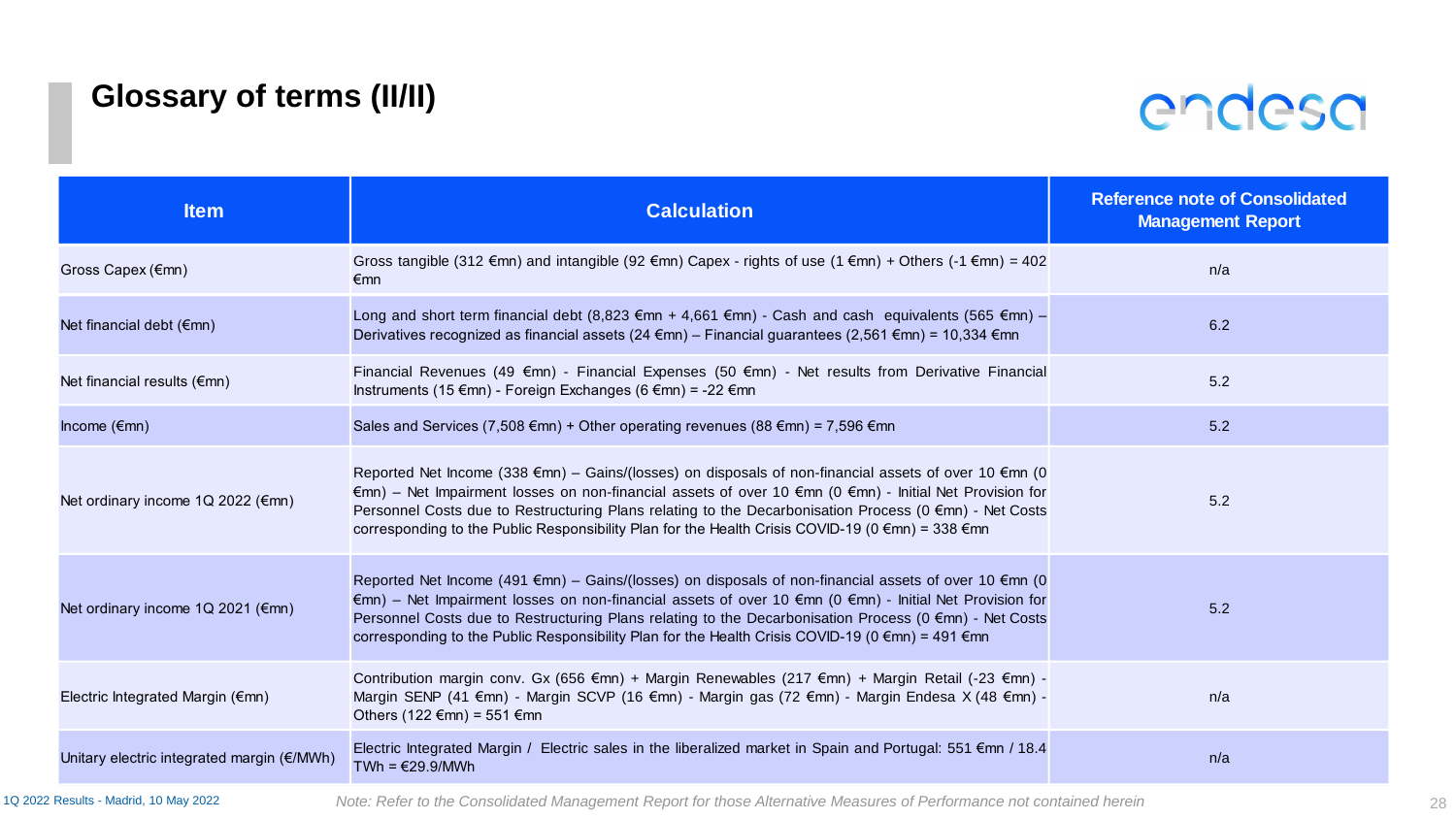

This document contains certain "forward-looking" statements regarding anticipated financial and operating results and statistics and other future events. These statements are not guarantees of future performance and they are subject to material risks, uncertainties, changes and other factors that may be beyond ENDESA's control or may be difficult to predict.

Forward-looking statements include, but are not limited to, information regarding: estimated future earnings; anticipated changes in generation and market share; expected changes in demand for gas and gas sourcing; management strategy and goals; estimated cost reductions; tariffs and pricing structure; estimated capital expenditures; estimated asset disposals; estimated changes in capacity and capacity mix; repowering of capacity and macroeconomic conditions. The main assumptions on which these expectations and targets are related to the regulatory framework, exchange rates, commodities, counterparties, divestments, increases in production and installed capacity in markets where ENDESA operates, increases in demand in these markets, allocation of production amongst different technologies, increases in costs associated with higher activity that do not exceed certain limits, electricity prices not below certain levels, the cost of CCGT plants, and the availability and cost of the gas, coal, fuel oil and emission rights necessary to run our business at the desired levels.

In these statements, ENDESA avails itself of the protection provided by the Private Securities Litigation Reform Act of 1995 of the United States of America with respect to forwardlooking statements.

The following important factors, in addition to those discussed elsewhere in this document, could cause financial and operating results and statistics to differ materially from those expressed in our forward-looking statements:

Economic and industry conditions; factors related to liquidity and financing; operating factors; strategic and regulatory, legal, fiscal, environmental, political and governmental factors; reputational factors and transaction and commercial factors.

Further details on the factors that may cause actual results and other developments to differ significantly from the expectations implied or explicitly contained in this document are given in the Risk Factors section of the current ENDESA regulated information filed with the Comisión Nacional del Mercado de Valores (the Spanish securities regulator or the "CNMV" for its initials in Spanish).

No assurance can be given that the forward-looking statements in this document will be realised. Except as may be required by applicable law, neither Endesa nor any of its affiliates intends to update these forward-looking statements.